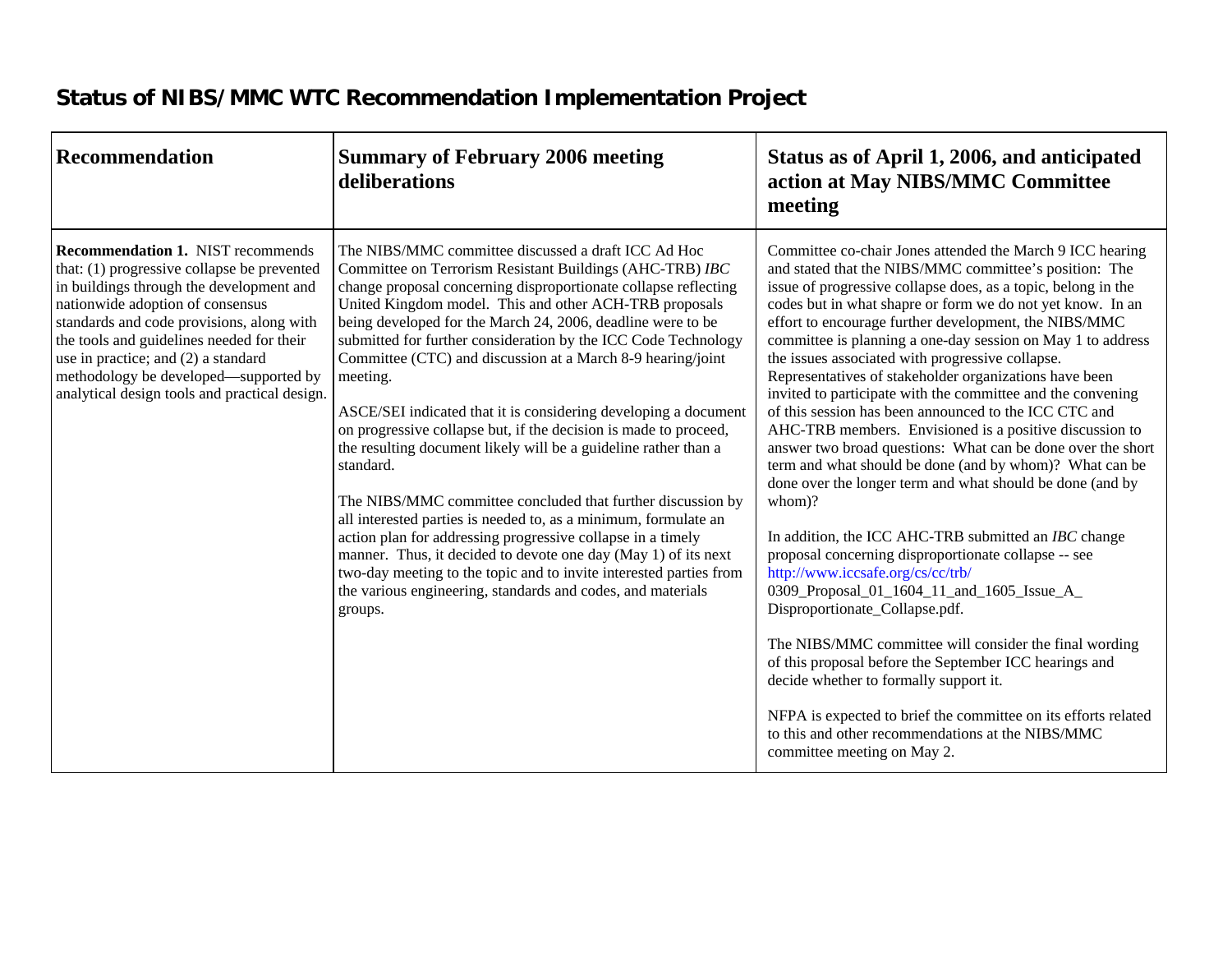| <b>Recommendation 2. NIST recommends</b>    | At its December meeting, the NIBS/MMC committee decided to                                              | The ICC CTC submitted an <i>IBC</i> change proposal to reference |
|---------------------------------------------|---------------------------------------------------------------------------------------------------------|------------------------------------------------------------------|
| that nationally accepted performance        | develop a proposal to reference the almost completed ASCE                                               | the new ASCE standard – see                                      |
| standards be developed for: (1) conducting  | standard on wind tunnel testing since it did not then appear that                                       | http://www.iccsafe.org/cs/cc/ctc/                                |
| wind tunnel testing of prototype structures | the ICC groups were going to address the issue. At its February                                         | WTC_Interim_Report_No_1_Final.pdf.                               |
| based on sound technical methods that       | meeting, the NIBS/MMC committee was pleased to see a draft                                              |                                                                  |
|                                             | result in repeatable and reproducible results CTC proposal adding reference to the soon-to-be published | The NIBS/MMC committee will determine how best to voice          |
| among testing laboratories; and (2)         | standard. Modifications were recommended and the committee                                              | its support for this proposal before the September ICC           |
| estimating wind loads and their effects on  | voted unanimously to endorse the CTC proposal as modified.                                              | hearings.                                                        |
| tall buildings for use in design, based on  |                                                                                                         |                                                                  |
| wind tunnel testing data and directional    |                                                                                                         | NFPA is expected to brief the committee on its efforts related   |
| wind speed data.                            |                                                                                                         | to this and other recommendations at the NIBS/MMC                |
|                                             |                                                                                                         | committee meeting on May 2.                                      |
|                                             |                                                                                                         |                                                                  |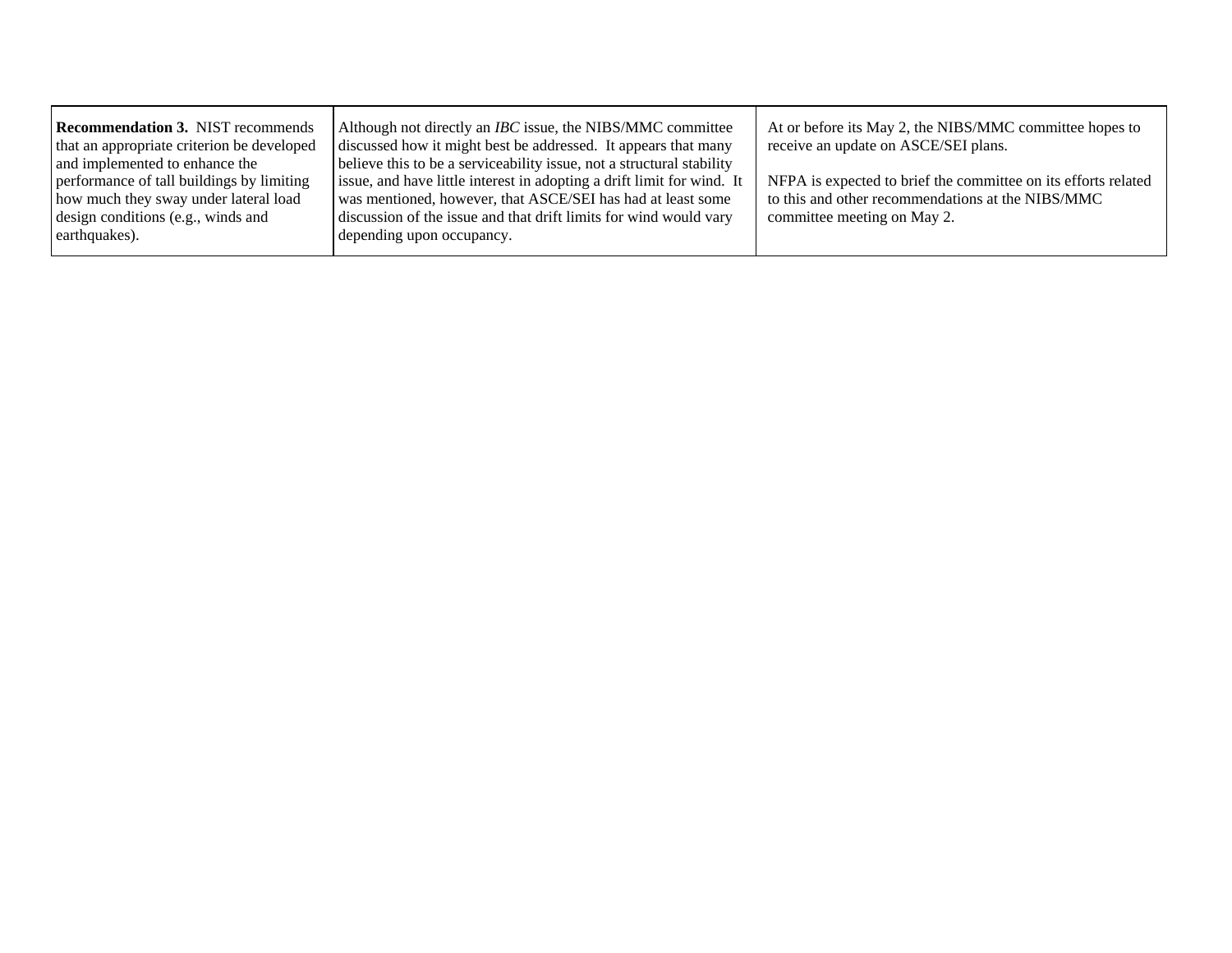| <b>Recommendation 4. NIST</b><br>recommends evaluating, and where<br>needed improving, the technical basis<br>for determining appropriate construction                   | The NIB/MMC committee reviewed an ICC AHC-<br>TRB draft IBC change proposal addressing that part of<br>NIST Rec. 4 regarding construction classification based<br>on building height and that part of NIST Rec. 8 | The ICC AHC-TRB submitted an <i>IBC</i> change proposal -- see<br>http://www.iccsafe.org/cs/cc/trb/0309_Proposal_02_403_15_Issue_B_Burnout-<br>Building_Collapse.pdf. |
|--------------------------------------------------------------------------------------------------------------------------------------------------------------------------|-------------------------------------------------------------------------------------------------------------------------------------------------------------------------------------------------------------------|-----------------------------------------------------------------------------------------------------------------------------------------------------------------------|
| classification and fire rating<br>requirements (especially for tall<br>buildings)—and making related code                                                                | regarding uncontrolled building fires, burnout, and<br>building collapse.                                                                                                                                         | The NIBS/MMC committee will consider the final wording of this proposal<br>before the September ICC hearings and decide whether to formally support it.               |
| changes now as much as possible—by<br>explicitly considering factors including:                                                                                          | Points raised during discussion:                                                                                                                                                                                  | NFPA is expected to brief the committee on its efforts related to this and other<br>recommendations at the NIBS/MMC committee meeting on May 2.                       |
| (1) timely access by emergency<br>responders and full evacuation of<br>occupants, or the time required for                                                               | The TRB proposal basically says that we need to think<br>about the fact that buildings of a certain height warrant<br>special attention and begins the scoping of the                                             |                                                                                                                                                                       |
| burnout without partial collapse; (2) the<br>extent to which redundancy in active                                                                                        | performance code by calling for needed information.<br>In other words, the proposal indicates that when                                                                                                           |                                                                                                                                                                       |
| fire protection (sprinkler and standpipe,<br>fire alarm, and smoke management)                                                                                           | consequences are very high, additional analysis is<br>required.                                                                                                                                                   |                                                                                                                                                                       |
| systems should be credited for occupant<br>life safety; $24$ ; $(3)$ the need for<br>redundancy in fire protection systems                                               | Since the needed analysis is not commonly done by<br>structural engineers, it will need to be determined                                                                                                          |                                                                                                                                                                       |
| that are critical to structural integrity; 25;<br>(4) the ability of the structure and local                                                                             | whether there are enough qualified firms to do the<br>required analysis for the number of buildings covered.                                                                                                      |                                                                                                                                                                       |
| floor systems to withstand a maximum<br>credible fire scenario26 without                                                                                                 | Fire engineering guidelines are available that include                                                                                                                                                            |                                                                                                                                                                       |
| collapse, recognizing that sprinklers<br>could be compromised, not operational,                                                                                          | accepted fuel loads, which differ by occupancy class.                                                                                                                                                             |                                                                                                                                                                       |
| or non-existent; (5) compartmentation<br>requirements (e.g., $12,000$ ft2 (27)) to<br>protect the structure, including fire rated<br>doors and automatic enclosures, and | Concern was expressed about the performance nature<br>of this proposal and whether code officials will accept<br>analytical results.                                                                              |                                                                                                                                                                       |
| limiting air supply (e.g., thermally<br>resistant window assemblies) to retard<br>fire spread in buildings with large, open                                              | NFPA permits no sprinker tradeoffs over 420 feet<br>which, while prescriptive in nature, is a beginning.                                                                                                          |                                                                                                                                                                       |
| floor plans; $(6)$ the effect of spaces<br>containing unusually large fuel                                                                                               | ASTM appears to be moving in the right direction with<br>respect to testing.                                                                                                                                      |                                                                                                                                                                       |
| concentrations for the expected<br>occupancy of the building; and (7) the<br>extent to which fire control systems,                                                       |                                                                                                                                                                                                                   |                                                                                                                                                                       |
| including suppression by automatic or<br>manual means, should be credited as                                                                                             |                                                                                                                                                                                                                   |                                                                                                                                                                       |
| part of the prevention of fire spread.                                                                                                                                   |                                                                                                                                                                                                                   |                                                                                                                                                                       |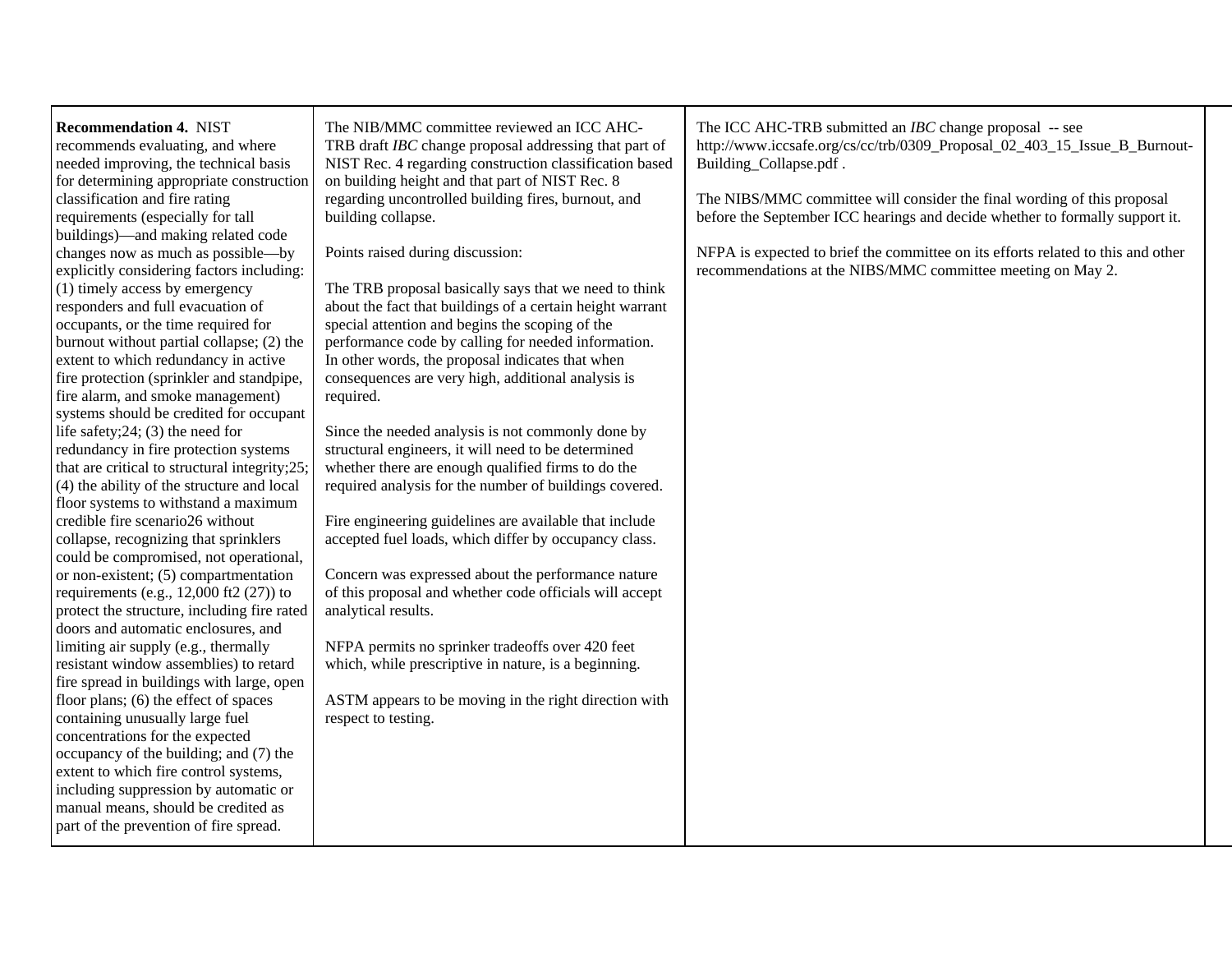| The NIBS/MMC committee reaffirmed its intention to support<br>efforts to change ASTM E119 and related Underwriters<br>Laboratories (UL) and National Fire Protection Association<br>(NFPA) standards. Further, a representative of ASTM (Thomas<br>O'Toole) attended the meeting and reported on ASTM efforts. | At or before its May 2, the NIBS/MMC committee hopes to<br>receive an update on the standards development efforts of<br>ASTM, NFPA, et al.<br>NFPA is expected to brief the committee on its efforts related<br>to this and other recommendations at the NIBS/MMC<br>committee meeting on May 2. |
|----------------------------------------------------------------------------------------------------------------------------------------------------------------------------------------------------------------------------------------------------------------------------------------------------------------|--------------------------------------------------------------------------------------------------------------------------------------------------------------------------------------------------------------------------------------------------------------------------------------------------|
|                                                                                                                                                                                                                                                                                                                |                                                                                                                                                                                                                                                                                                  |
|                                                                                                                                                                                                                                                                                                                | recommendation is to establish a capability<br>assemblies, and systems under realistic fire                                                                                                                                                                                                      |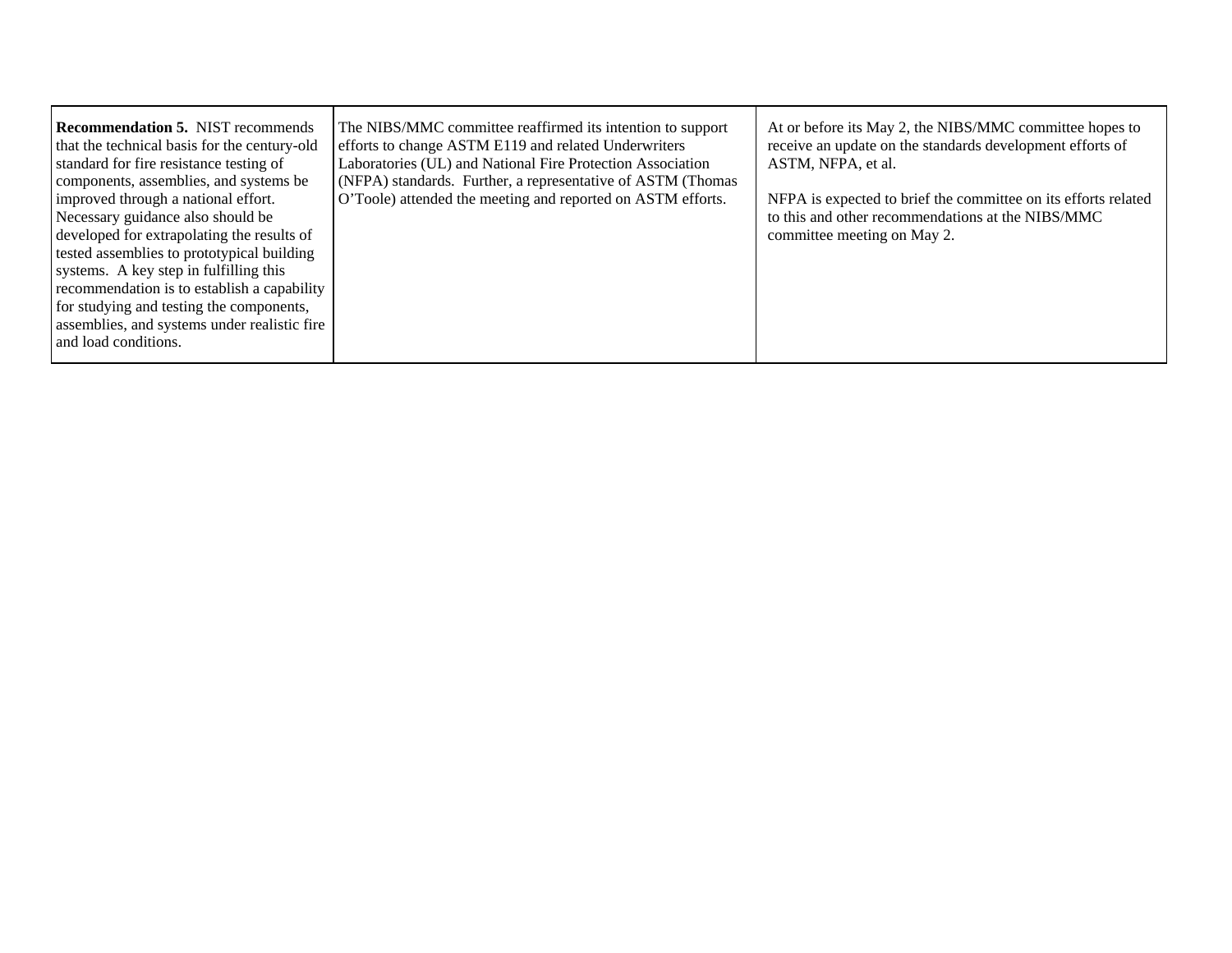| <b>Recommendation 6. NIST</b>              | The NIBS/MMC Committee reviewed ICC CTC and AHC-              | The ICC CTC submitted an <i>IBC</i> change proposal to improve the     |
|--------------------------------------------|---------------------------------------------------------------|------------------------------------------------------------------------|
| recommends the development of              | TRB draft IBC change proposals concerning criteria, test      | performance of sprayed fire-resistant materials – see                  |
| criteria, test methods, and standards: (1) | methods, and standards for spray-applied fire resistive       | http://www.iccsafe.org/cs/cc/ctc/                                      |
| for the in-service performance of          | material and mandatory special inspection for fire proofing.  | WTC_Interim_Report_No_1_Final.pdf.                                     |
| sprayed fire-resistive materials (SFRM,    |                                                               |                                                                        |
| also commonly referred to as               | The ASTM representative noted that the NIST                   | The ICC AHC-TRB submitted three <i>IBC</i> change proposals addressing |
| fireproofing or insulation) used to        | recommendations affect 11 ASTM committees and will be         | various aspects of this recommendation – see                           |
| protect structural components; and (2)     | considered starting in May/June.                              | http://www.iccsafe.org/cs/cc/trb/                                      |
| to ensure that these materials, as-        |                                                               | 0309_Proposal_03_403_15_Issue_C_Density_Table.pdf                      |
| installed, conform to conditions in tests  | The NIBS/MMC committee decided that it is important to        | And                                                                    |
| used to establish the fire resistance      | move the CTC proposal forward but suggested editorial         | http://www.iccsafe.org/cs/cc/trb/                                      |
| rating of components, assemblies, and      | changes. Regarding the TRB proposal, the committee            | 0309_Proposal_04_714_8_Issue_C_SFRMs.pdf                               |
| systems.                                   | asked for justification for the break points and for          | And                                                                    |
|                                            | information on the economic consequences. With respect        | http://www.iccsafe.org/cs/cc/trb/                                      |
|                                            | to whether there would be a difference in installed costs, it | 0309_Proposal_05_1704_10_Issue_C_Special_Inspections_SFRMs.pdf         |
|                                            | was noted that only the material costs will change. Data on   |                                                                        |
|                                            | costs to be sought as well as information concerning          | The NIBS/MMC committee will consider the final wording of these        |
|                                            | whether switching to medium density will solve the            | proposals before the September ICC hearings and decide whether to      |
|                                            | problem of the material falling off.                          | formally support them. Also, cost and performance data will be         |
|                                            |                                                               | gathered if possible prior to that time.                               |
|                                            |                                                               |                                                                        |
|                                            |                                                               | NFPA is expected to brief the committee on its efforts related to this |
|                                            |                                                               | and other recommendations at the NIBS/MMC committee meeting on         |
|                                            |                                                               | May 2.                                                                 |
|                                            |                                                               |                                                                        |

٦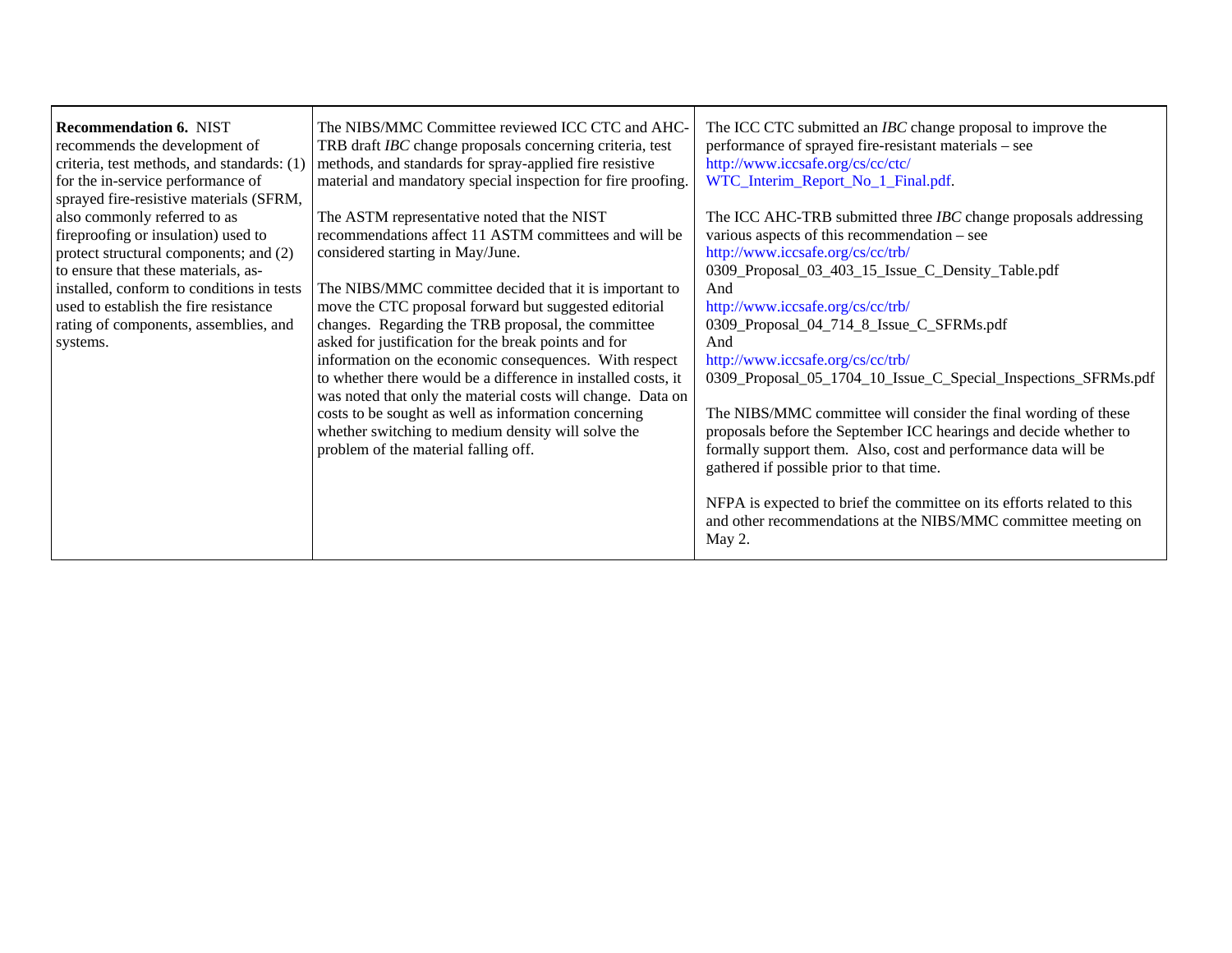| <b>Recommendation 7. NIST recommends</b><br>the adoption and use of the "structural"<br>frame" approach to fire resistance ratings. | The NIBS/MMC committee reviewed an ICC CTC draft <i>IBC</i><br>code change proposal addressing fire rating structural frames.<br>During discussion it was noted that NFPA 5000 has adopted the<br>structural frame approach. It also was indicated that the testing<br>connections will be crucial since use of the same thickness of fire-<br>resistive coating on connections does not guarantee that the | The ICC CTC submitted an <i>IBC</i> change proposal to address<br>the structural frame approach to fire resistance ratings – see<br>http://www.iccsafe.org/cs/cc/ctc/<br>WTC_Interim_Report_No_1_Final.pdf.<br>The NIBS/MMC committee will consider the final wording<br>of this proposal before the September ICC hearings and |
|-------------------------------------------------------------------------------------------------------------------------------------|-------------------------------------------------------------------------------------------------------------------------------------------------------------------------------------------------------------------------------------------------------------------------------------------------------------------------------------------------------------------------------------------------------------|---------------------------------------------------------------------------------------------------------------------------------------------------------------------------------------------------------------------------------------------------------------------------------------------------------------------------------|
|                                                                                                                                     | connection has the correct rating.                                                                                                                                                                                                                                                                                                                                                                          | decide whether to formally support it.<br>NFPA is expected to brief the committee on its efforts related<br>to this and other recommendations at the NIBS/MMC<br>committee meeting on May 2.                                                                                                                                    |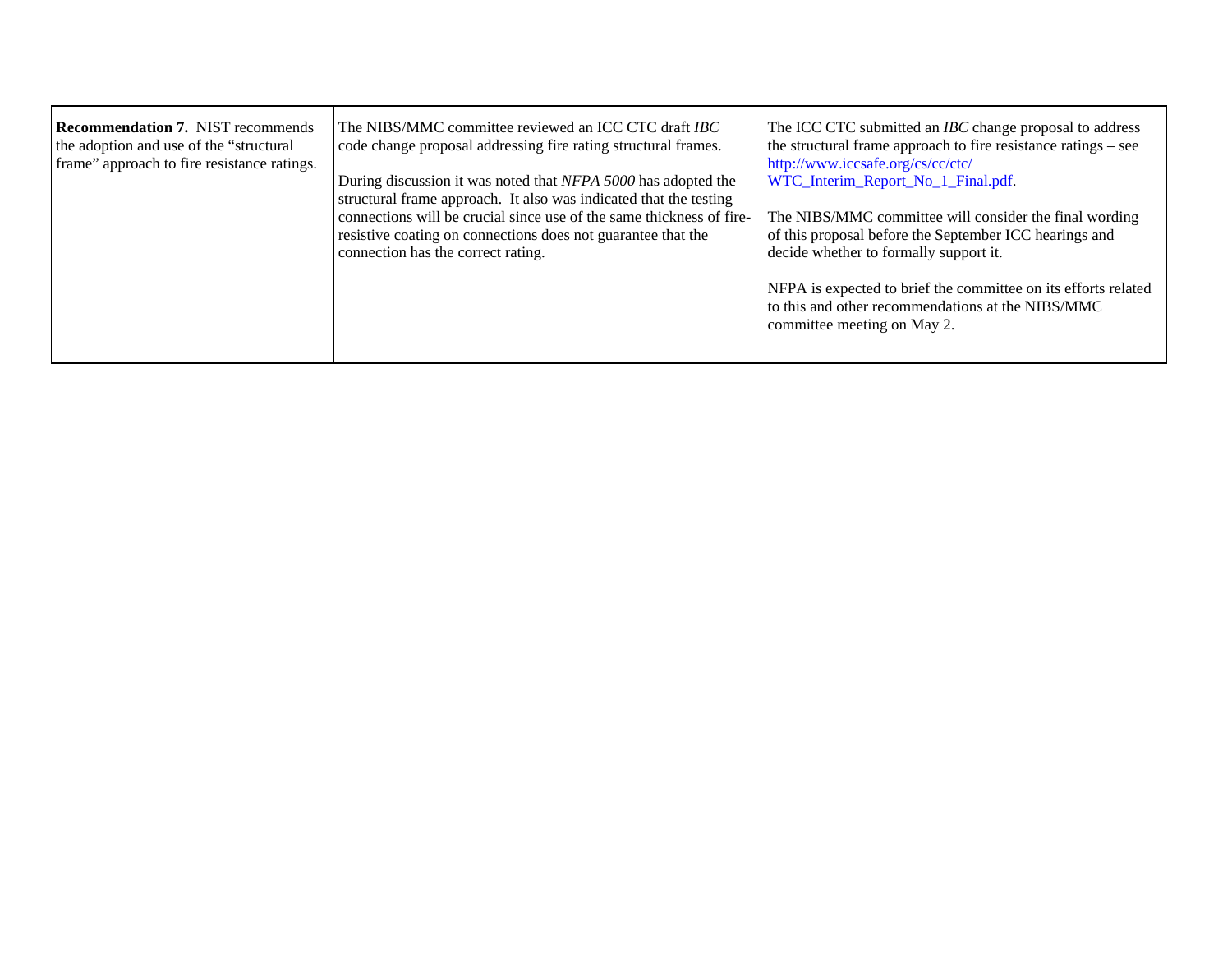| <b>Recommendation 8. NIST recommends</b>    | See notes on Recommendation 4. | See notes on Recommendation 4.                                    |  |
|---------------------------------------------|--------------------------------|-------------------------------------------------------------------|--|
| that the fire resistance of structures be   |                                |                                                                   |  |
| enhanced by requiring a performance         |                                | NFPA is expected to brief the committee on its efforts related to |  |
| objective that uncontrolled building fires  |                                | this and other recommendations at the NIBS/MMC committee          |  |
| result in burnout without partial or global |                                | meeting on May 2.                                                 |  |
| $\vert$ (total) collapse.                   |                                |                                                                   |  |
|                                             |                                |                                                                   |  |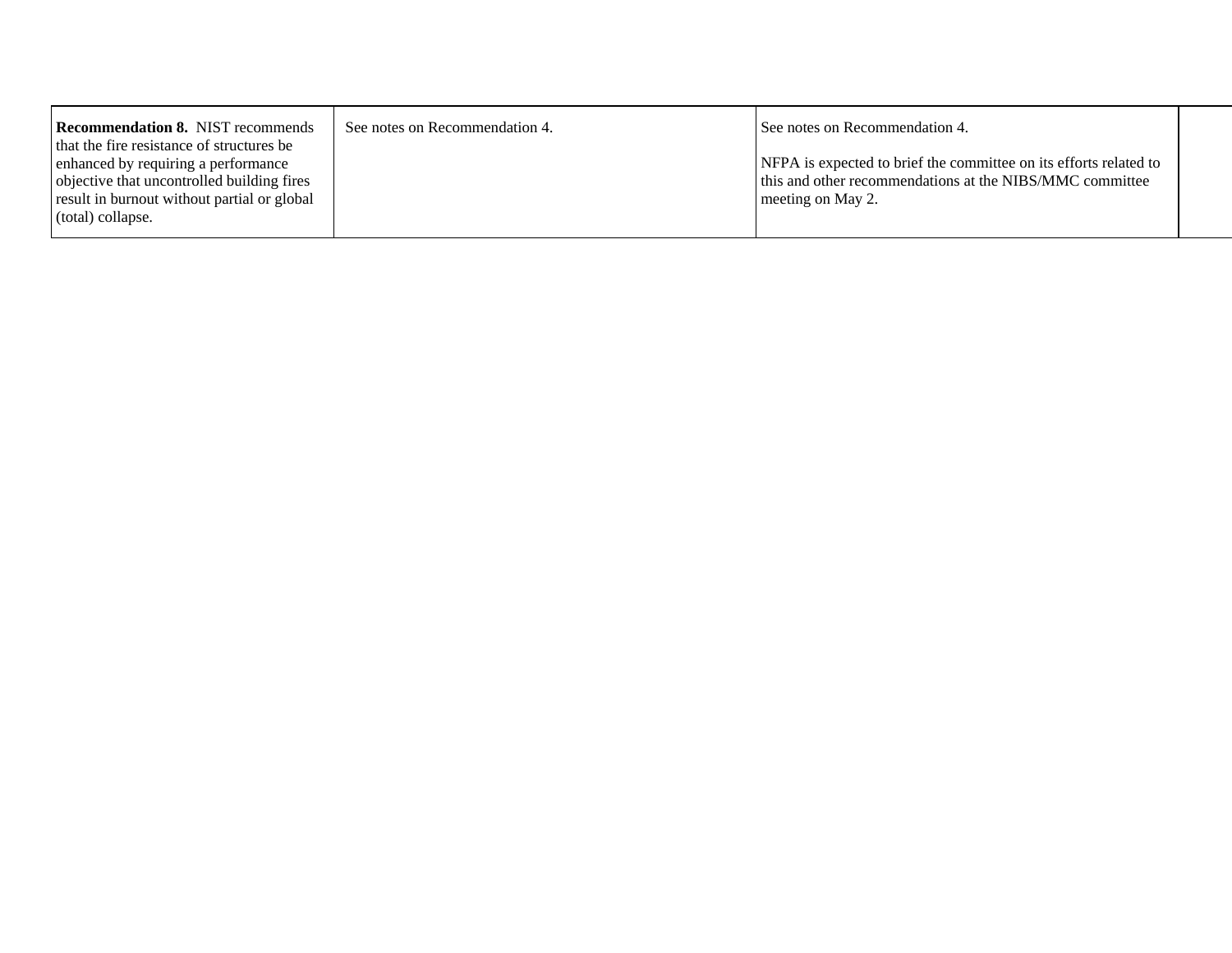| <b>Recommendation 9. NIST recommends</b><br>the development of: (1) performance-based | The NIBS/MMC committee supports the performance-based<br>design concept and had further discussion of how best to bring | Report on efforts of task force if available.                  |
|---------------------------------------------------------------------------------------|-------------------------------------------------------------------------------------------------------------------------|----------------------------------------------------------------|
| standards and code provisions, as an                                                  | together various interests to identify gaps with respect to                                                             | NFPA is expected to brief the committee on its efforts related |
| alternative to current prescriptive design                                            | evaluation tools and to develop a detailed action plan (with                                                            | to this and other recommendations at the NIBS/MMC              |
| methods, to enable the design and retrofit                                            | estimated costs) for filling those gaps.                                                                                | committee meeting on May 2.                                    |
| of structures to resist real building fire                                            |                                                                                                                         |                                                                |
| conditions, including their ability to                                                | A task force was formed to further explore the issue (Long Phan                                                         |                                                                |
| achieve the performance objective of                                                  | of NIST, Farid Alfawakhiri to represent AISI, Jeff Collins of Co-                                                       |                                                                |
| burnout without structural or local floor                                             | chair Brice's staff, Randy Tucker of the RJA Group, and a                                                               |                                                                |
| collapse: and (2) the tools, guidelines, and                                          | representative of the concrete industry).                                                                               |                                                                |
| test methods necessary to evaluate the fire                                           |                                                                                                                         |                                                                |
| performance of the structure as a whole                                               |                                                                                                                         |                                                                |
| system.                                                                               |                                                                                                                         |                                                                |
|                                                                                       |                                                                                                                         |                                                                |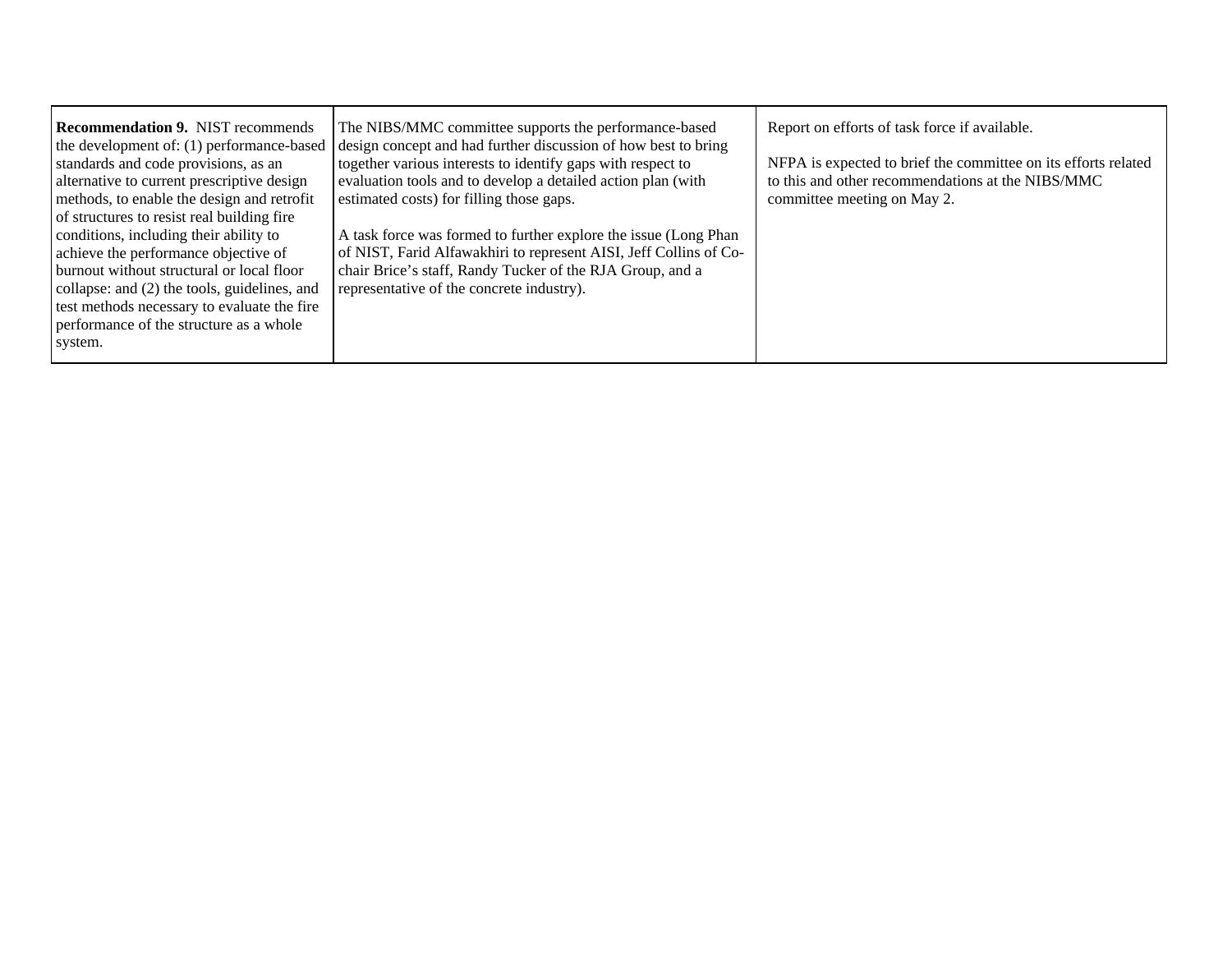| <b>Recommendation 10. NIST recommends</b><br>the development and evaluation of new<br>fire-resistive coating materials, systems,<br>and technologies with significantly<br>enhanced performance and durability to<br>provide protection following major events.<br><b>Recommendation 11. NIST recommends</b><br>that the performance and suitability of<br>advanced structural steel, reinforced and<br>pre-stressed concrete, and other high-<br>performance material systems be evaluated<br>for use under conditions expected in<br>building fires. | Not directly a code matter but the NIBS/MMC committee will<br>develop a plan for looking at new materials and facilitating their<br>testing and use.<br>The NIBS/MMC committee briefly discussed how to initiate<br>development of a plan (Brice, Collins, Connolly, Jones, and<br>Wills). Also, Mr. O'Toole said he would check on the status of<br>the efforts of an ASTM joint task group under subcommittees<br>A01.13 and E28.10 to define fire-resistant steels and develop a<br>standard material test method for fire resistance of such steels. | Update on ASTM work and committee effort.<br>NFPA is expected to brief the committee on its efforts related<br>to this and other recommendations at the NIBS/MMC<br>committee meeting on May 2. |
|--------------------------------------------------------------------------------------------------------------------------------------------------------------------------------------------------------------------------------------------------------------------------------------------------------------------------------------------------------------------------------------------------------------------------------------------------------------------------------------------------------------------------------------------------------|----------------------------------------------------------------------------------------------------------------------------------------------------------------------------------------------------------------------------------------------------------------------------------------------------------------------------------------------------------------------------------------------------------------------------------------------------------------------------------------------------------------------------------------------------------|-------------------------------------------------------------------------------------------------------------------------------------------------------------------------------------------------|
|--------------------------------------------------------------------------------------------------------------------------------------------------------------------------------------------------------------------------------------------------------------------------------------------------------------------------------------------------------------------------------------------------------------------------------------------------------------------------------------------------------------------------------------------------------|----------------------------------------------------------------------------------------------------------------------------------------------------------------------------------------------------------------------------------------------------------------------------------------------------------------------------------------------------------------------------------------------------------------------------------------------------------------------------------------------------------------------------------------------------------|-------------------------------------------------------------------------------------------------------------------------------------------------------------------------------------------------|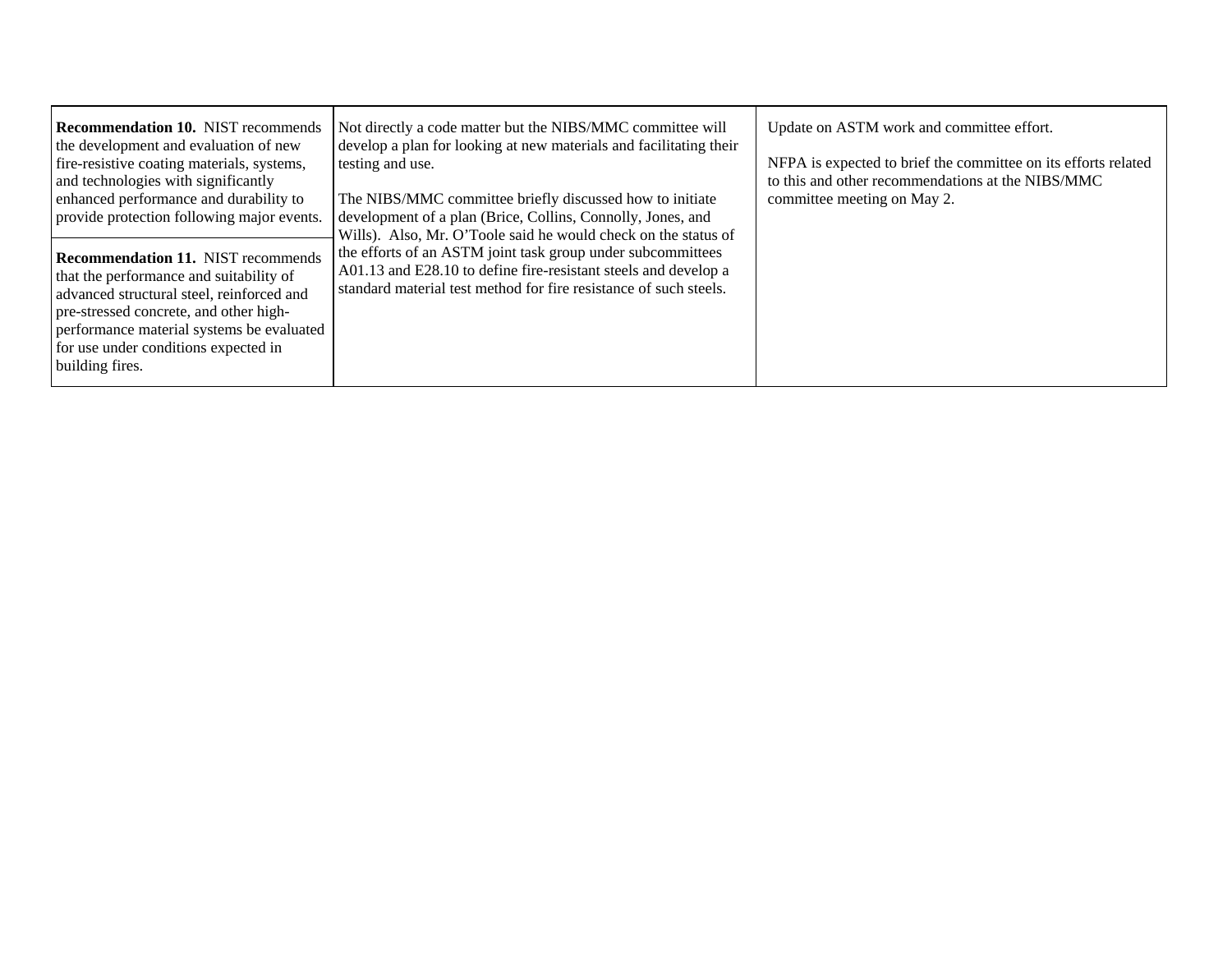| <b>Recommendation 12. NIST recommends</b><br>that the performance and possibly the<br>redundancy of active fire protection<br>systems (sprinklers, standpipes/hoses, fire<br>alarms, and smoke management systems) | Although a relatively long range issue, the NIBS/MMC<br>committee reviewed an ICC AHC-TRB draft IBC change<br>proposal concerning performance and redundancy of active fire<br>protection systems. The ICC CTC indicated that the CTC<br>would re-examine the issue, noting that the requirements for | The ICC AHC-TRB submitted an <i>IBC</i> change proposal related to<br>redundancy – see<br>http://www.iccsafe.org/cs/cc/trb/<br>0309_Proposal_06_403_2_1_and_911_1_Issue_D_Performance_<br>and_redundancy_of_active_fire_prot_systems.pdf |
|--------------------------------------------------------------------------------------------------------------------------------------------------------------------------------------------------------------------|-------------------------------------------------------------------------------------------------------------------------------------------------------------------------------------------------------------------------------------------------------------------------------------------------------|------------------------------------------------------------------------------------------------------------------------------------------------------------------------------------------------------------------------------------------|
| in buildings be enhanced to accommodate                                                                                                                                                                            | on-site supply are intended to address seismic events.                                                                                                                                                                                                                                                |                                                                                                                                                                                                                                          |
| the greater risks associated with                                                                                                                                                                                  |                                                                                                                                                                                                                                                                                                       | The ICC AHC-TRB also submitted an <i>IBC</i> change proposal                                                                                                                                                                             |
| increasing building height and population,                                                                                                                                                                         | During discussion it was noted that the TRB proposal language                                                                                                                                                                                                                                         | related to special fire loads (fuel oil storage and piping) that,                                                                                                                                                                        |
| increased use of open spaces, high-risk                                                                                                                                                                            | should be consistent with NFPA 14, that the language needs to                                                                                                                                                                                                                                         | while not directly related to this recommendation is associated                                                                                                                                                                          |
| building activities, fire department<br>response limits, transient fuel loads, and                                                                                                                                 | clarify what needs to be done at the top and the bottom, that<br>valves probably are needed only every 10 floors or perhaps                                                                                                                                                                           | with it $-$ see                                                                                                                                                                                                                          |
| higher threat profile.                                                                                                                                                                                             | only one per hydraulic loop; that the two supplies need to be<br>independent; and that some of this text also should appear in                                                                                                                                                                        | http://www.iccsafe.org/cs/cc/trb/<br>0309_Proposal_13_Issue_G_Fuel_Oil_Storage_and_Piping.pdf                                                                                                                                            |
|                                                                                                                                                                                                                    | the plumbing code.                                                                                                                                                                                                                                                                                    | The NIBS/MMC committee will consider the final wording of<br>these proposals before the September ICC hearings and decide<br>whether to formally support them.                                                                           |
|                                                                                                                                                                                                                    |                                                                                                                                                                                                                                                                                                       | NFPA is expected to brief the committee on its efforts related to<br>this and other recommendations at the NIBS/MMC committee<br>meeting on May 2.                                                                                       |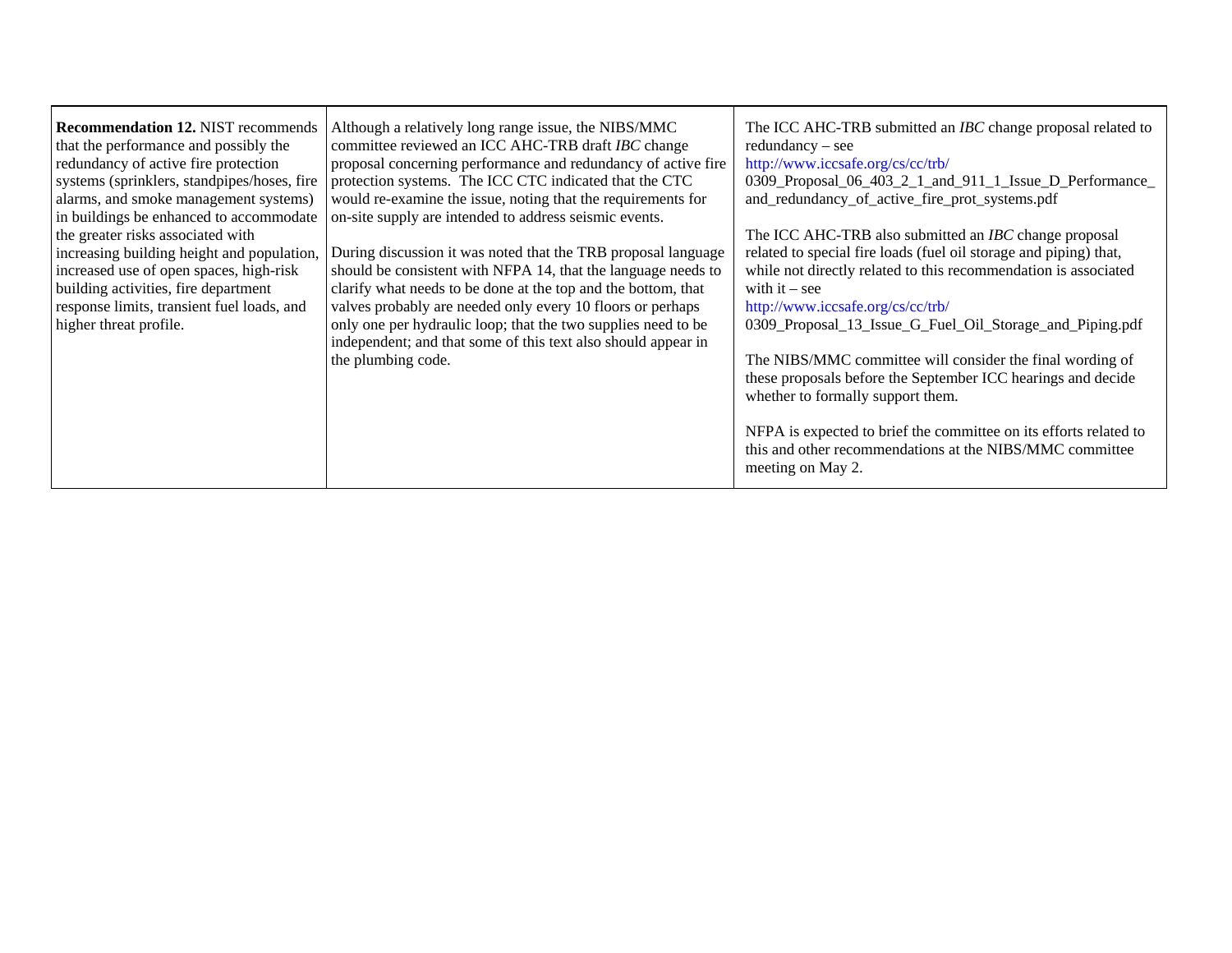**Recommendation 13.** NIST recommends that fire alarm and communications systems in buildings be developed to provide continuous, reliable, and accurate information on the status of life safety conditions at a level of detail sufficient to manage the evacuation process in building fire emergencies; all communication and control paths in buildings need to be designed and installed to have the same resistance to failure and increased survivability above that specified in present standards.

**Recommendation 14.** NIST recommends that control panels at fire/emergency command stations in buildings be adapted to accept and interpret a larger quantity of more reliable information from the active fire protection systems that provide tactical decision aids to fire ground commanders, including water flow rates from pressure and flow measurement devices, and that standards for their performance be developed.

**Recommendation 15.** NIST recommends that systems be developed/implemented for: (1) real-time off-site secure transmission of valuable information from fire alarm and other monitored building systems for use by emergency responders, at any location, to enhance situational awareness and response decisions and maintain safe and efficient operations;35 and (2) preservation of that information either off-site or in a black box that will survive a fire or other building failure for purposes of subsequent investigations and analysis. Standards for the performance of such systems should be developed, and their use should be required.

The CTC Chair indicated that NIST Rec. 13 as well as Recommendations 14, 15, 22, and 23 are related to the balanced fire protection area of study and will be evaluated within that context.

It was noted that the Department of Homeland Security has been interested in situational awareness and that a standard interface for extracting information is now available.

During discussion, it was noted that NFPA is also working on these issues. NFPA has been invited to brief the NIBS/MMC committee on its work at the committee's May 2 meeting.

The ICC AHC-TRB submitted an *IBC* code change proposal related to this recommendation as well as Recommendations 13, 14, 15, 24 – see

<http://www.iccsafe.org/cs/cc/trb/> 0309 Proposal 12 403 12 1 et al Issue F Emergency\_Command\_Centers.pdf

The NIBS/MMC committee will consider the final wording of this proposal before the September ICC hearings and decide whether to formally support it.

NFPA is expected to brief the committee on its efforts related to this and other recommendations at the NIBS/MMC committee meeting on May 2.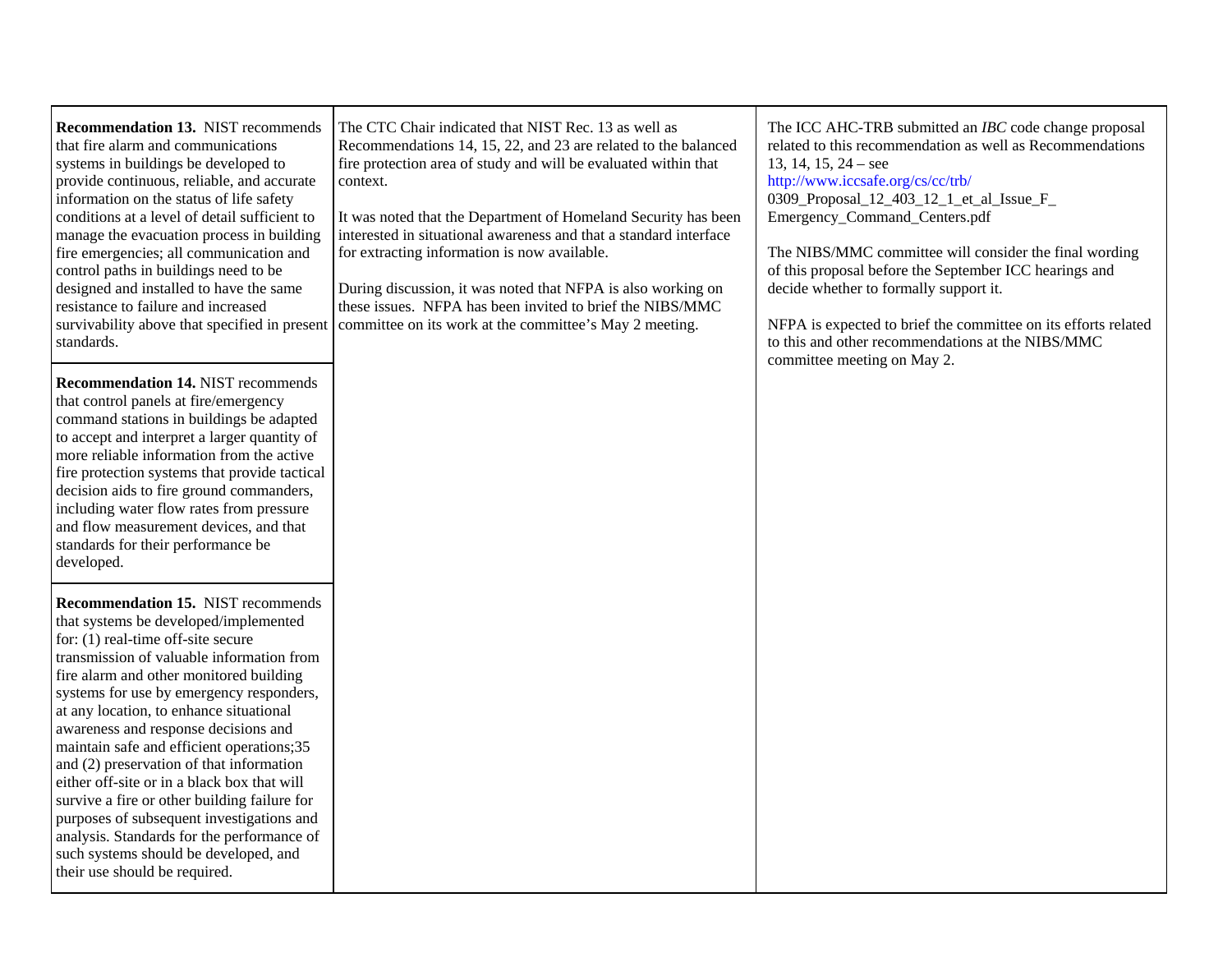$\blacksquare$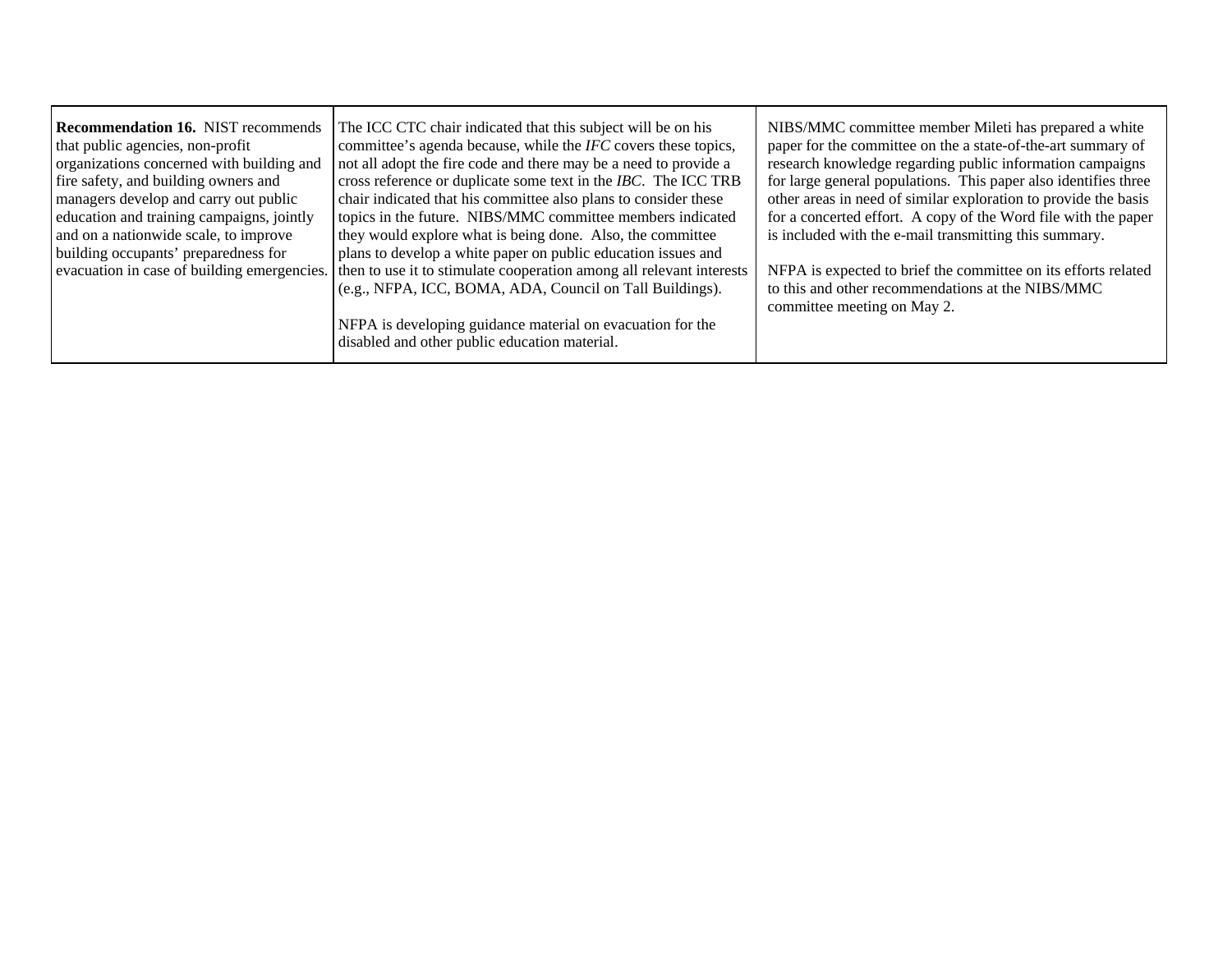| <b>Recommendation 17. NIST recommends</b><br>that tall buildings be designed to<br>accommodate timely full building<br>evacuation of occupants when required in<br>building-specific or large-scale<br>emergencies such as widespread power<br>outages, major earthquakes, tornadoes,                                                                                          | The NIBS/MMC committee reviewed drawings showing how<br>the building core area might be designed to provide a dedicated<br>firefighters' stairway/elevator. The committee asked that the<br>concept be further refined and code change text developed by a<br>small task group (Galioto, Tucker, Collins). This proposal might<br>be an alternative to a third stairway.                                                                                                                                                                                                                                                                                                                                                                                                                                                                                                                                                                                                            | Time did not permit the NIBS/MMC committee to fully debate<br>the IBC code change drafted by its task group. The task group<br>members and committee co-chair Jones therefore submitted the<br>proposal as individuals. A copy of the Word file with the<br>proposal and a separate graphics file is included with the e-mail<br>transmitting this summary.                                                                                                                                                                                                           |
|--------------------------------------------------------------------------------------------------------------------------------------------------------------------------------------------------------------------------------------------------------------------------------------------------------------------------------------------------------------------------------|-------------------------------------------------------------------------------------------------------------------------------------------------------------------------------------------------------------------------------------------------------------------------------------------------------------------------------------------------------------------------------------------------------------------------------------------------------------------------------------------------------------------------------------------------------------------------------------------------------------------------------------------------------------------------------------------------------------------------------------------------------------------------------------------------------------------------------------------------------------------------------------------------------------------------------------------------------------------------------------|-----------------------------------------------------------------------------------------------------------------------------------------------------------------------------------------------------------------------------------------------------------------------------------------------------------------------------------------------------------------------------------------------------------------------------------------------------------------------------------------------------------------------------------------------------------------------|
| hurricanes without sufficient advanced<br>warning, fires, explosions, and terrorist<br>attack. Building size, population, function,<br>and iconic status should be taken into<br>account in designing the egress system.<br>Stairwell capacity and stair discharge door<br>width 38 should be adequate to<br>accommodate counterflow due to<br>emergency access by responders. | The committee also reviewed the ICC AHC-TRB draft <i>IBC</i><br>change proposal concerning that portion of NIST Rec. 17<br>addressing stairway width and the use of elevators for building<br>evacuation and that portion of NIST Rec. 18 addressing<br>remoteness and fire resistance of exits.<br>It was noted that the ASME A17 group's two task groups are<br>progressing slowly but making good progress with their<br>analyses. Information appears in the March/April 2006 issue of<br>the NFPA journal. It also was noted that NFPA's high-rise<br>group may recommend a 66-inch stair width.<br>Issues raised concerned the 2 psi criteria, the need for<br>considerably more detail if building owners and managers are<br>going to accept the need for an extra stairway, the amount of<br>time needed for full evacuation, evacuating the mobility<br>impaired without elevators, the stimulus for requiring<br>photoluminescent markings, and consistency with A117.1. | The ICC AHC-TRB submitted an IBC change proposal<br>addressing an additional exit – see<br>http://www.iccsafe.org/cs/cc/trb/<br>0309_Proposal_07_403_15_1019_1_Issue_E_Addl_Exit_Stair-<br>Min_Number_of_Exits.pdf<br>The NIBS/MMC committee will review these proposals before<br>the September ICC hearings and determine whether<br>modifications are needed and/or whether it can formally<br>support them.<br>NFPA is expected to brief the committee on its efforts related<br>to this and other recommendations at the NIBS/MMC<br>committee meeting on May 2. |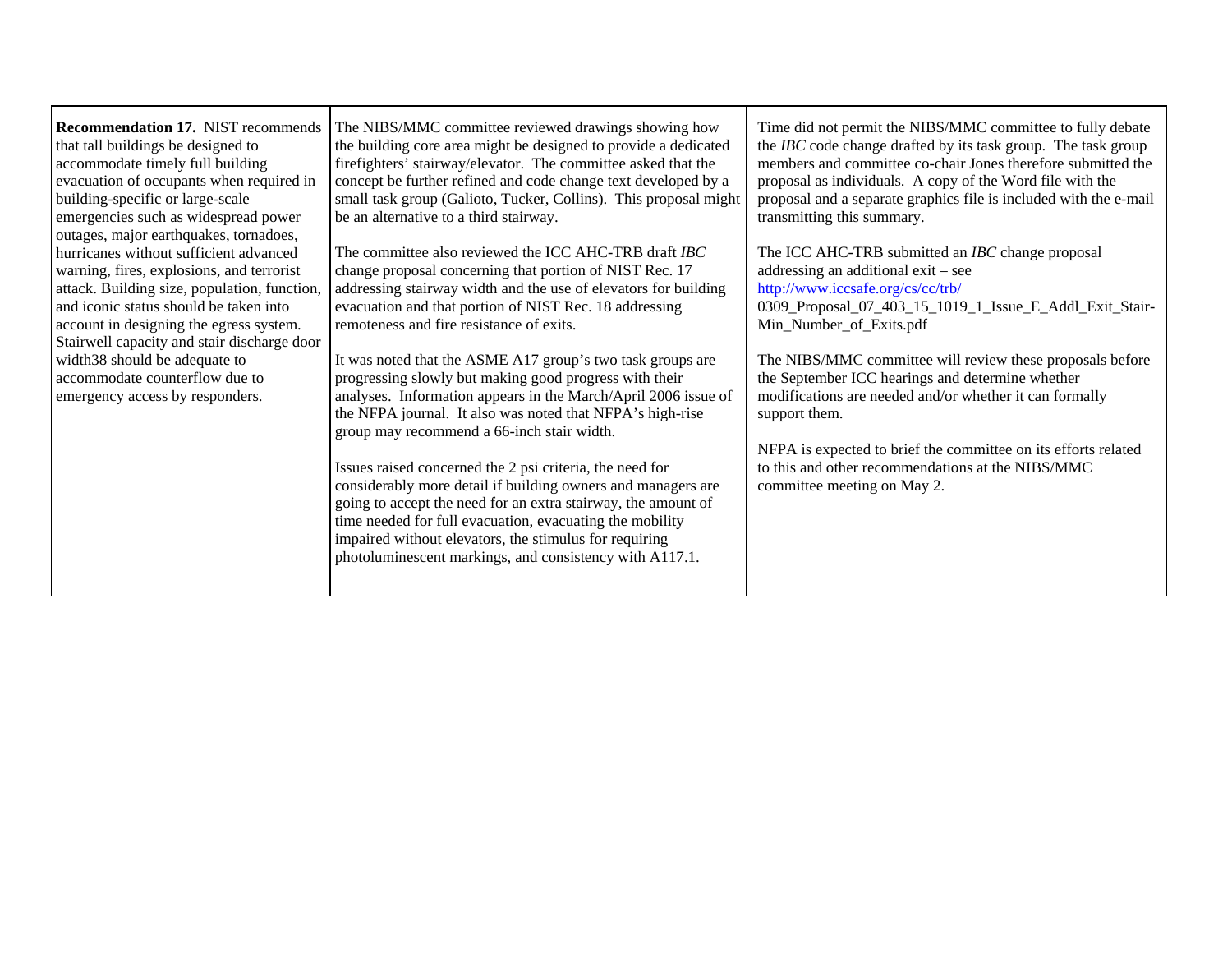| <b>Recommendation 18. NIST recommends</b><br>that egress systems be designed: $(1)$ to<br>maximize remoteness of egress<br>components (i.e., stairs, elevators, exits)<br>without negatively impacting the average<br>travel distance; $(2)$ to maintain their<br>functional integrity and survivability under<br>foreseeable building-specific or large-scale<br>emergencies; and (3) with consistent<br>layouts, standard signage, and guidance so<br>that systems become intuitive and obvious<br>to building occupants during evacuations. | See notes on Recommendation 17. | The ICC AHC-TRB submitted four <i>IBC</i> and one <i>IFC</i> change<br>proposals related to this recommendation – see<br>http://www.iccsafe.org/cs/cc/trb/<br>0309_Proposal_08_403_15_1011_6_Chapter_35_Issue_E_<br>Photo_Exit_Markings.pdf<br>and<br>http://www.iccsafe.org/cs/cc/trb/<br>0309_Proposal_09_403_15_Issue_E_Remoteness_of_<br>Stair_Enclosures.pdf<br>and<br>http://www.iccsafe.org/cs/cc/trb/<br>0309_Proposal_10_403_15_Issue_E_Structural_Integrity_<br>of_Stair_Enclosures.pdf<br>and<br>http://www.iccsafe.org/cs/cc/trb/<br>0309_Proposal_11_1020_1_Issue_E_<br>Enclosures_Required.pdf<br>and<br>http://www.iccsafe.org/cs/cc/trb/<br>0309_Proposal_14_Issue_E_IFC_Exit_Path_Markings_for_<br>Obstacles.pdf<br>The NIBS/MMC committee will review these proposals<br>before the September ICC hearings and determine whether<br>modifications are needed and/or whether it can formally<br>support the proposals. |
|------------------------------------------------------------------------------------------------------------------------------------------------------------------------------------------------------------------------------------------------------------------------------------------------------------------------------------------------------------------------------------------------------------------------------------------------------------------------------------------------------------------------------------------------|---------------------------------|-----------------------------------------------------------------------------------------------------------------------------------------------------------------------------------------------------------------------------------------------------------------------------------------------------------------------------------------------------------------------------------------------------------------------------------------------------------------------------------------------------------------------------------------------------------------------------------------------------------------------------------------------------------------------------------------------------------------------------------------------------------------------------------------------------------------------------------------------------------------------------------------------------------------------------------------|
|                                                                                                                                                                                                                                                                                                                                                                                                                                                                                                                                                |                                 | NFPA is expected to brief the committee on its efforts related<br>to this and other recommendations at the NIBS/MMC<br>committee meeting on May 2.                                                                                                                                                                                                                                                                                                                                                                                                                                                                                                                                                                                                                                                                                                                                                                                      |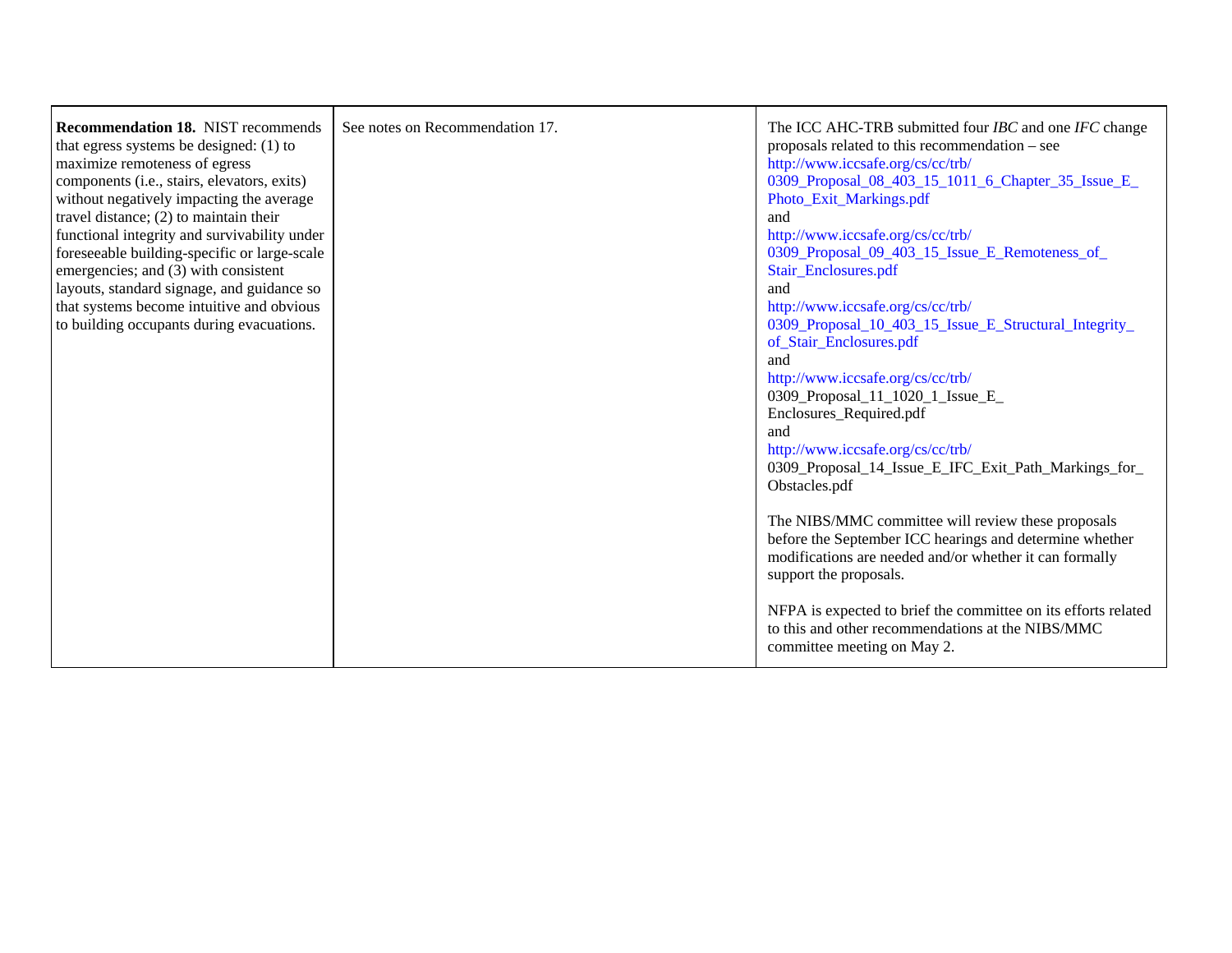| <b>Recommendation 19. NIST recommends</b>  | See notes on Recommendation 16. | See notes on Recommendation 16.                                |
|--------------------------------------------|---------------------------------|----------------------------------------------------------------|
| that building owners, managers, and        |                                 |                                                                |
| emergency responders develop a joint plan  |                                 | NFPA is expected to brief the committee on its efforts related |
| and take steps to ensure that accurate     |                                 | to this and other recommendations at the NIBS/MMC              |
| emergency information is communicated in   |                                 | committee meeting on May 2.                                    |
| a timely manner to enhance the situational |                                 |                                                                |
| awareness of building occupants and        |                                 |                                                                |
| emergency responders affected by an        |                                 |                                                                |
| event. This should be accomplished         |                                 |                                                                |
| through better coordination of information |                                 |                                                                |
| among different emergency responder        |                                 |                                                                |
| groups, efficient sharing of that          |                                 |                                                                |
| information among building occupants and   |                                 |                                                                |
| emergency responders, more robust design   |                                 |                                                                |
| of emergency public address systems,       |                                 |                                                                |
| improved emergency responder               |                                 |                                                                |
| communication systems, and use of the      |                                 |                                                                |
| Emergency Broadcast System (now known      |                                 |                                                                |
| as the Integrated Public Alert and Warning |                                 |                                                                |
| System) and Community Emergency Alert      |                                 |                                                                |
| Networks.                                  |                                 |                                                                |
|                                            |                                 |                                                                |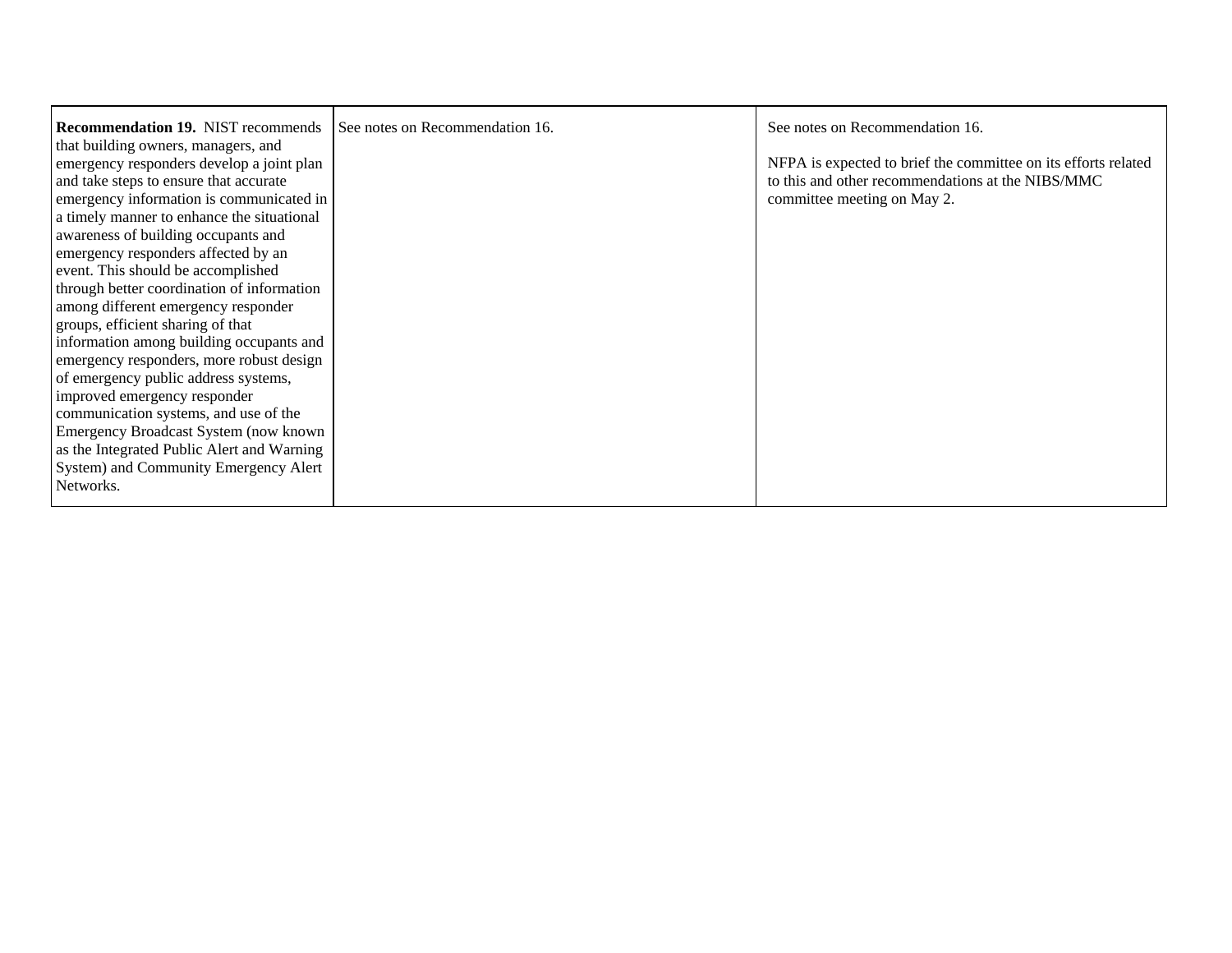| <b>Recommendation 20. NIST recommends</b><br>that the full range of current and next<br>generation evacuation technologies should                                                                                                                       | The NIBS/MMC committee discussed preliminary findings<br>regarding pressure ranges for shafts and stairways.                                                                                                                                                                                                                 | Smilowitz to provide information on manufacturer testing of<br>drywall for impact.                                                                 |
|---------------------------------------------------------------------------------------------------------------------------------------------------------------------------------------------------------------------------------------------------------|------------------------------------------------------------------------------------------------------------------------------------------------------------------------------------------------------------------------------------------------------------------------------------------------------------------------------|----------------------------------------------------------------------------------------------------------------------------------------------------|
| be evaluated for future use, including<br>protected/hardened elevators, exterior<br>escape devices, and stairwell descent<br>devices, which may allow all occupants an<br>equal opportunity for evacuation and<br>facilitate emergency response access. | During discussion it was noted that a standard for stair evacuation<br>devices is needed but that the manufacturers of such devices have<br>little incentive to fund the development of a standard. It was<br>reported that one building owner in New York City has agreed to<br>install one of the exterior escape devices. | NFPA is expected to brief the committee on its efforts related<br>to this and other recommendations at the NIBS/MMC<br>committee meeting on May 2. |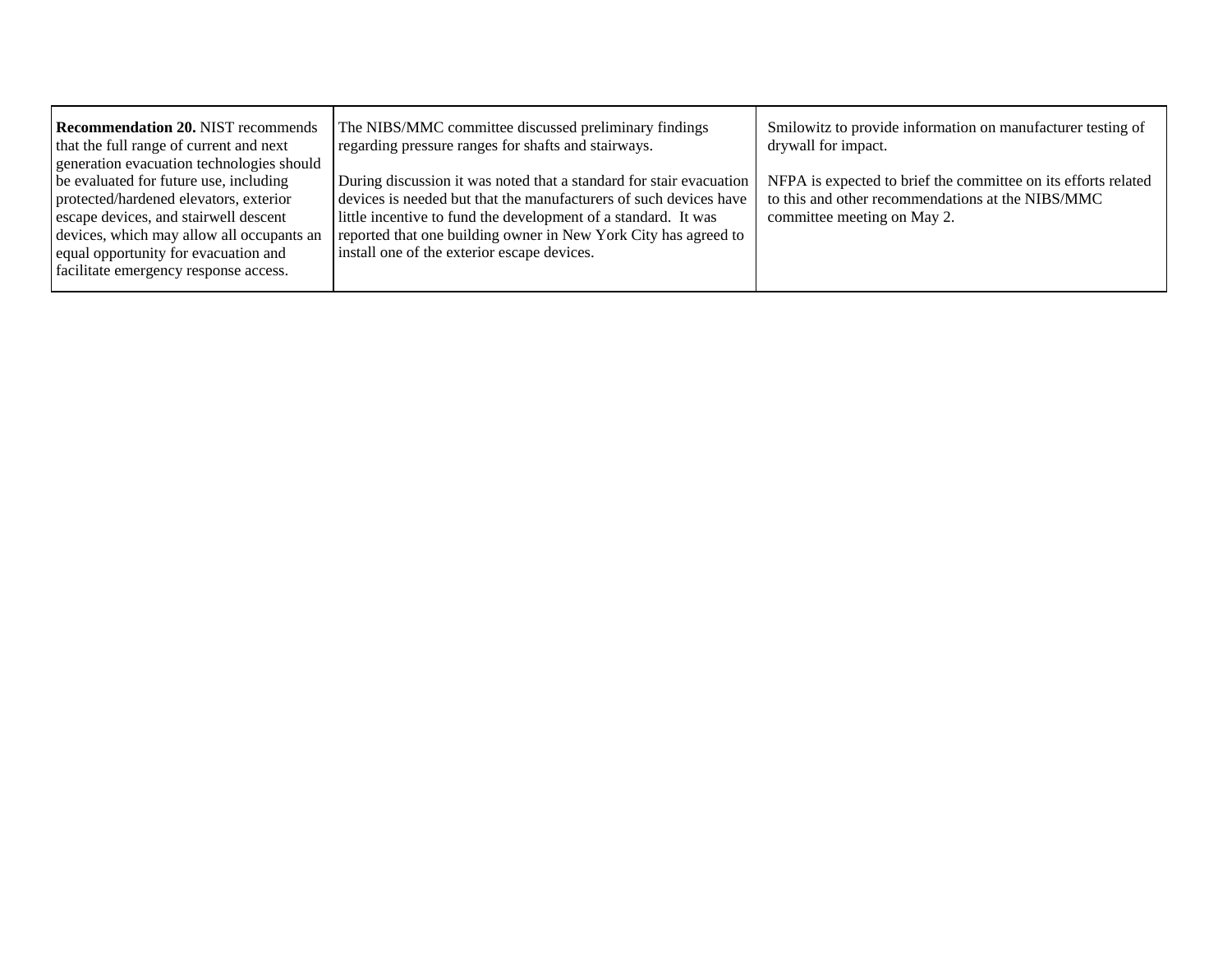| <b>Recommendation 21. NIST recommends</b><br>the installation of fire-protected and<br>structurally hardened elevators to improve<br>emergency response activities in tall<br>buildings by providing timely emergency<br>access to responders and allowing<br>evacuation of mobility-impaired building<br>occupants. | The need for the hardened elevator standard from ASME was<br>again emphasized. Committee member Adams reported on his<br>survey of the fire community to determine whether the fire<br>service generally recalls elevators to the lobby even though the<br>code does not require that elevators NOT be used by occupants.<br>(See separate file accompanying this summary.) | Update on ASME efforts.<br>NFPA is expected to brief the committee on its efforts related<br>to this and other recommendations at the NIBS/MMC<br>committee meeting on May 2. |
|----------------------------------------------------------------------------------------------------------------------------------------------------------------------------------------------------------------------------------------------------------------------------------------------------------------------|-----------------------------------------------------------------------------------------------------------------------------------------------------------------------------------------------------------------------------------------------------------------------------------------------------------------------------------------------------------------------------|-------------------------------------------------------------------------------------------------------------------------------------------------------------------------------|
|----------------------------------------------------------------------------------------------------------------------------------------------------------------------------------------------------------------------------------------------------------------------------------------------------------------------|-----------------------------------------------------------------------------------------------------------------------------------------------------------------------------------------------------------------------------------------------------------------------------------------------------------------------------------------------------------------------------|-------------------------------------------------------------------------------------------------------------------------------------------------------------------------------|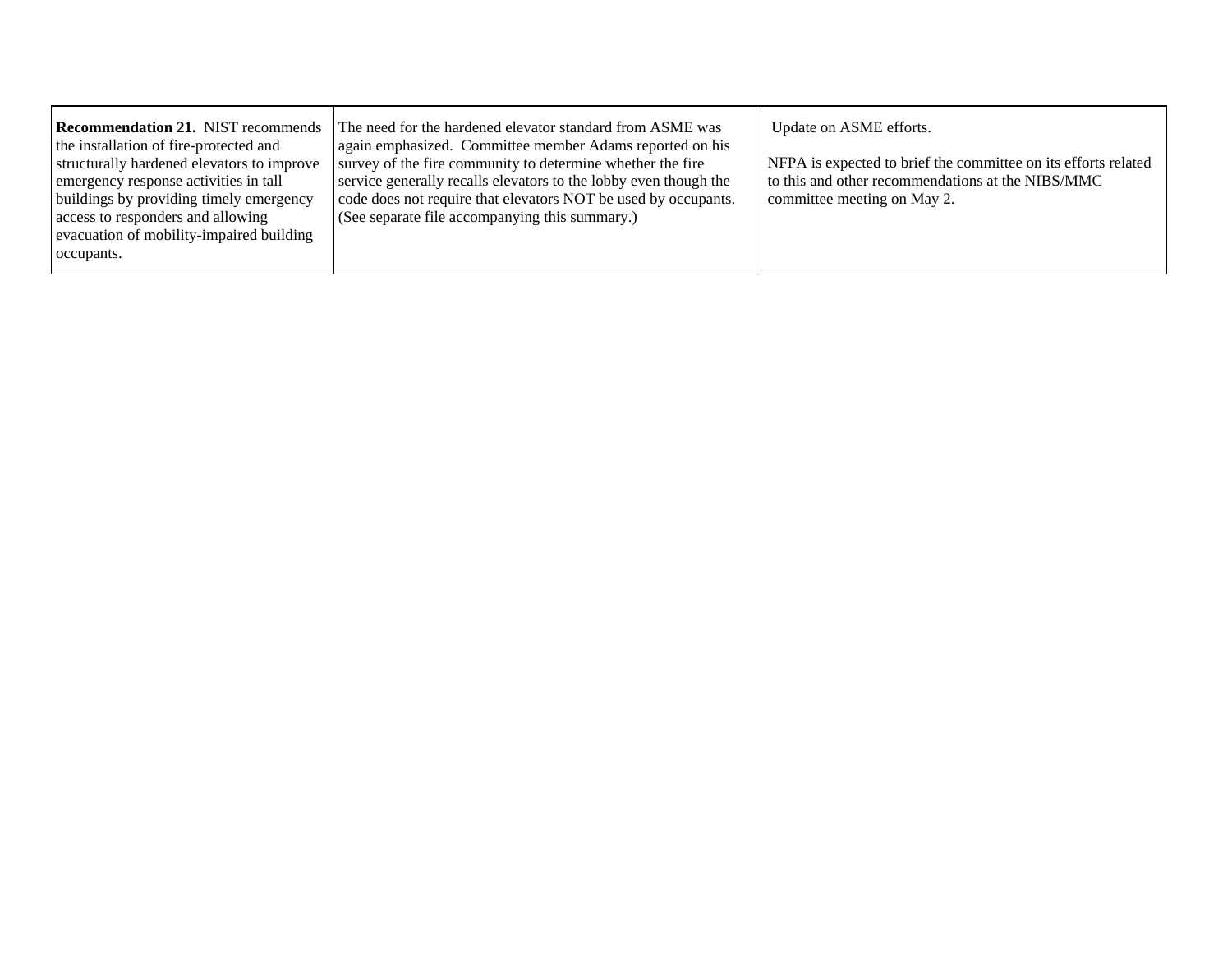| <b>Recommendation 22. NIST recommends</b><br>the installation, inspection, and testing of<br>emergency communications systems, radio<br>communications, and associated operating<br>protocols to ensure that the systems and<br>protocols: (1) are effective for large-scale<br>emergencies in buildings with challenging<br>radio frequency propagation environments;<br>and (2) can be used to identify, locate, and<br>track emergency responders within indoor<br>building environments and in the field. | See notes on Recommendations 13, 14, 15.                                                                                                             | See notes on Recommendations 13, 14, 15.<br>Further discussion needed of development of position paper<br>on the intelligence aspects of information delivery for very<br>large scale events (Adams, Brice, Perry, staff).<br>NFPA is expected to brief the committee on its efforts related<br>to this and other recommendations at the NIBS/MMC<br>committee meeting on May 2. |
|---------------------------------------------------------------------------------------------------------------------------------------------------------------------------------------------------------------------------------------------------------------------------------------------------------------------------------------------------------------------------------------------------------------------------------------------------------------------------------------------------------------|------------------------------------------------------------------------------------------------------------------------------------------------------|----------------------------------------------------------------------------------------------------------------------------------------------------------------------------------------------------------------------------------------------------------------------------------------------------------------------------------------------------------------------------------|
| <b>Recommendation 23. NIST recommends</b><br>the establishment and implementation of<br>detailed procedures and methods for<br>gathering, processing, and delivering<br>critical information through integration of<br>relevant voice, video, graphical, and<br>written data to enhance the situational<br>awareness of all emergency responders. An<br>information intelligence sector45 should be<br>established to coordinate the effort for each<br>incident.                                             |                                                                                                                                                      |                                                                                                                                                                                                                                                                                                                                                                                  |
| <b>Recommendation 24. NIST recommends</b><br>the establishment and implementation of<br>codes and protocols for ensuring effective<br>and uninterrupted operation of the<br>command and control system for large-<br>scale building emergencies.                                                                                                                                                                                                                                                              | The NIBS/MMC committee reviewed an ICC AHC-TRB draft<br>IBC change proposal concerning command and control systems.<br>Committee to review proposal. |                                                                                                                                                                                                                                                                                                                                                                                  |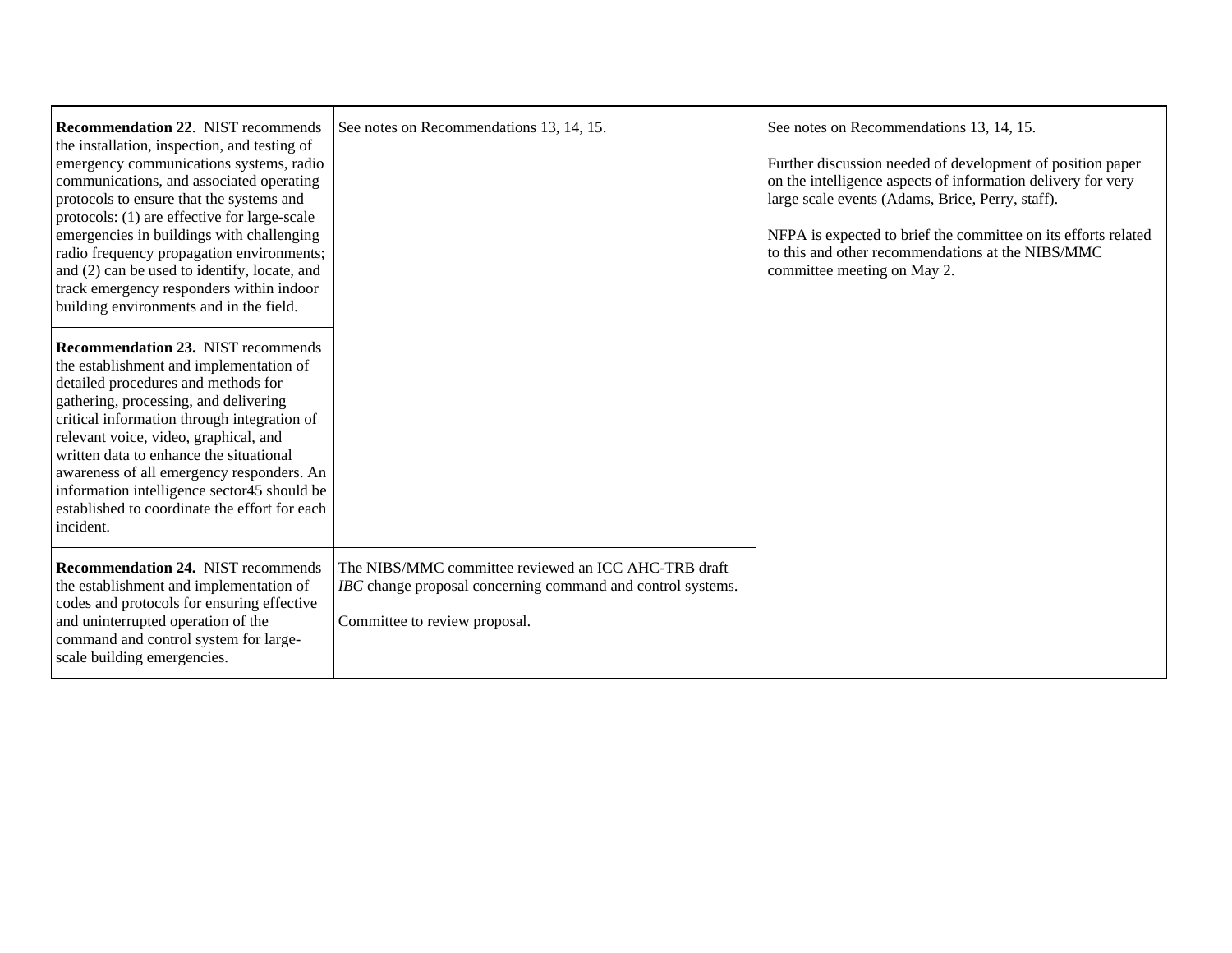| <b>Recommendation 25. Nongovernmental</b><br>and quasi-governmental entities that own<br>or lease buildings and are not subject to<br>building and fire safety code requirements<br>of any governmental jurisdiction are<br>nevertheless concerned about the safety of<br>the building occupants and the responding<br>emergency personnel. NIST recommends<br>that such entities be encouraged to provide<br>a level of safety that equals or exceeds the<br>level of safety that would be provided by<br>strict compliance with the code<br>requirements of an appropriate<br>governmental jurisdiction. To gain broad<br>public confidence in the safety of such<br>buildings, NIST further recommends that<br>as designed and as-built safety be certified<br>by a qualified third party, independent of<br>the building owner(s). The process should<br>not use self-approval for code enforcement<br>in areas including interpretation of code<br>provisions, design approval, product<br>acceptance, certification of the final<br>construction, and post-occupancy<br>inspections over the life of the buildings. | The NIBS/MMC further discussed this jurisdictional and<br>standards-of-practice issue. During discussion it was noted that<br>virtually all model statutes for laws establishing nongovernment<br>or quasigovernment authorities contain a provision that exempts<br>the entity created from abiding by building codes. | The potential for writing to the relevant groups developing<br>model legislation for special authorities will continue to be<br>explored.<br>NFPA is expected to brief the committee on its efforts related<br>to this and other recommendations at the NIBS/MMC<br>committee meeting on May 2. |
|---------------------------------------------------------------------------------------------------------------------------------------------------------------------------------------------------------------------------------------------------------------------------------------------------------------------------------------------------------------------------------------------------------------------------------------------------------------------------------------------------------------------------------------------------------------------------------------------------------------------------------------------------------------------------------------------------------------------------------------------------------------------------------------------------------------------------------------------------------------------------------------------------------------------------------------------------------------------------------------------------------------------------------------------------------------------------------------------------------------------------|-------------------------------------------------------------------------------------------------------------------------------------------------------------------------------------------------------------------------------------------------------------------------------------------------------------------------|-------------------------------------------------------------------------------------------------------------------------------------------------------------------------------------------------------------------------------------------------------------------------------------------------|
|---------------------------------------------------------------------------------------------------------------------------------------------------------------------------------------------------------------------------------------------------------------------------------------------------------------------------------------------------------------------------------------------------------------------------------------------------------------------------------------------------------------------------------------------------------------------------------------------------------------------------------------------------------------------------------------------------------------------------------------------------------------------------------------------------------------------------------------------------------------------------------------------------------------------------------------------------------------------------------------------------------------------------------------------------------------------------------------------------------------------------|-------------------------------------------------------------------------------------------------------------------------------------------------------------------------------------------------------------------------------------------------------------------------------------------------------------------------|-------------------------------------------------------------------------------------------------------------------------------------------------------------------------------------------------------------------------------------------------------------------------------------------------|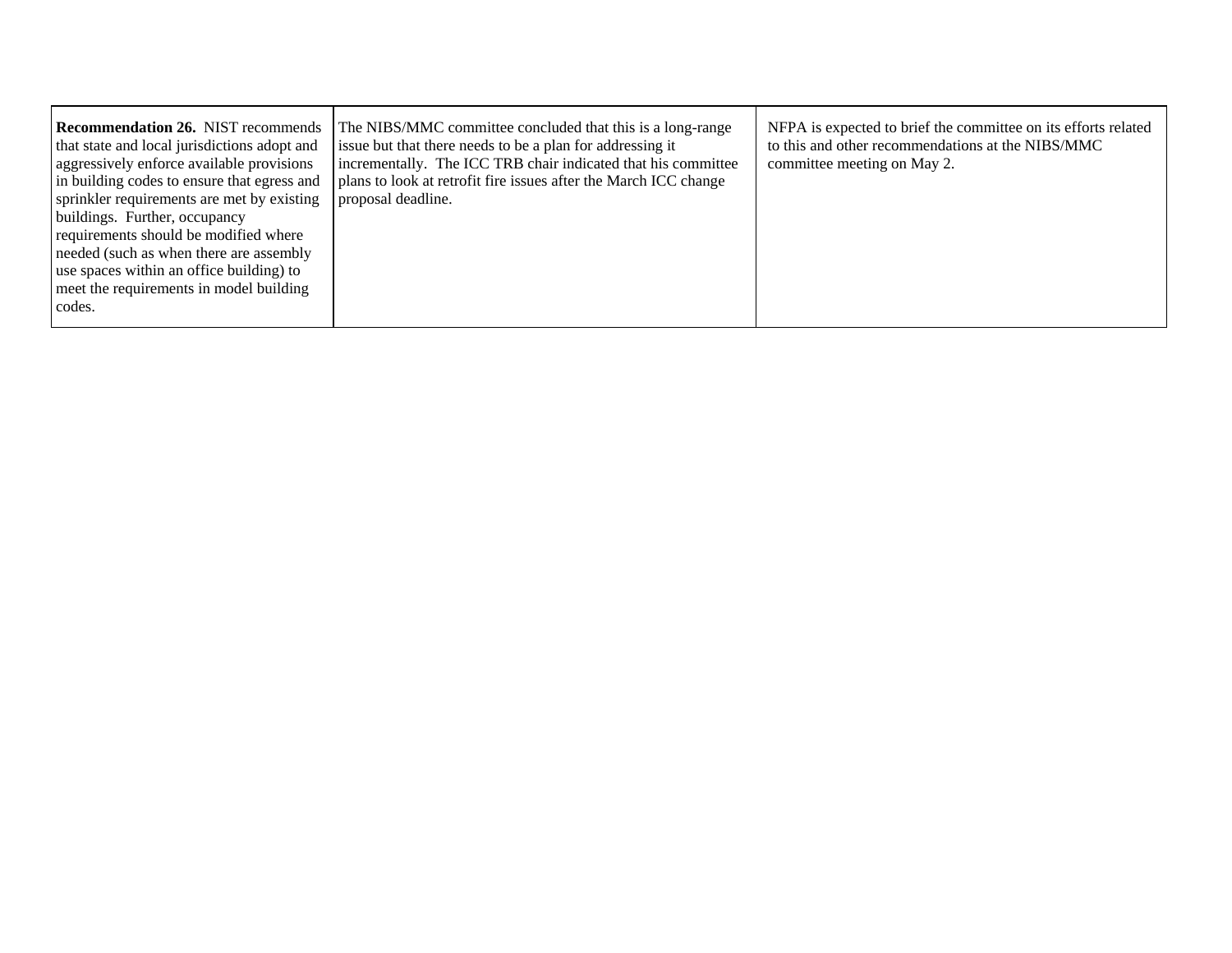| <b>Recommendation 27. NIST recommends</b><br>that building codes incorporate a provision<br>that requires building owners to retain<br>documents, including supporting<br>calculations and test data, related to<br>building design, construction, maintenance<br>building. Means should be developed for<br>offsite storage and maintenance of the<br>documents. In addition, NIST recommends<br>that relevant building information be made<br>available in suitably designed hard copy or<br>electronic format for use by emergency<br>responders. Such information should be<br>easily accessible by responders during<br>emergencies. | The NIBS/MMC committee concluded that problems exist<br>because of ownership changes, the proprietary nature of some<br>documents, determining what medium to use to save<br>documentation, unreimbursable expense of maintaining<br>information. It also was noted that only threat assessment<br>documents need to be out of the public domain. The AHC-TRB<br>and modifications over the entire life of the chair noted that one of the draft TRB proposals includes some<br>provisions for giving responders with needed information by<br>requiring that it be available in the command centers. | NFPA is expected to brief the committee on its efforts related<br>to this and other recommendations at the NIBS/MMC<br>committee meeting on May 2. |
|-------------------------------------------------------------------------------------------------------------------------------------------------------------------------------------------------------------------------------------------------------------------------------------------------------------------------------------------------------------------------------------------------------------------------------------------------------------------------------------------------------------------------------------------------------------------------------------------------------------------------------------------|-------------------------------------------------------------------------------------------------------------------------------------------------------------------------------------------------------------------------------------------------------------------------------------------------------------------------------------------------------------------------------------------------------------------------------------------------------------------------------------------------------------------------------------------------------------------------------------------------------|----------------------------------------------------------------------------------------------------------------------------------------------------|
|-------------------------------------------------------------------------------------------------------------------------------------------------------------------------------------------------------------------------------------------------------------------------------------------------------------------------------------------------------------------------------------------------------------------------------------------------------------------------------------------------------------------------------------------------------------------------------------------------------------------------------------------|-------------------------------------------------------------------------------------------------------------------------------------------------------------------------------------------------------------------------------------------------------------------------------------------------------------------------------------------------------------------------------------------------------------------------------------------------------------------------------------------------------------------------------------------------------------------------------------------------------|----------------------------------------------------------------------------------------------------------------------------------------------------|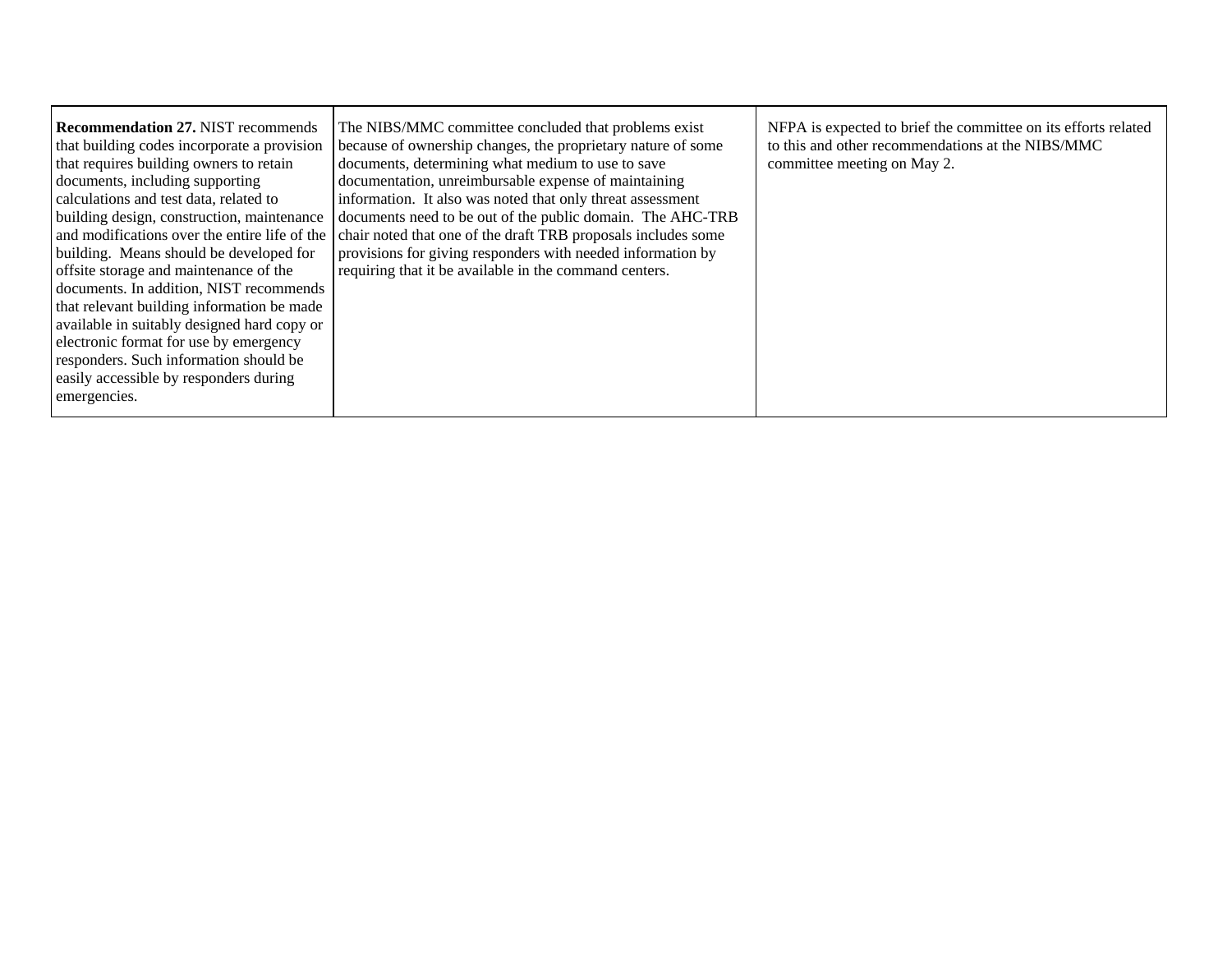| <b>Recommendation 28. NIST recommends</b><br>that the role of the "Design Professional in<br>Responsible Charge" be clarified to ensure<br>that: $(1)$ all appropriate design<br>professionals (including, e.g., the fire<br>protection engineer) are part of the design<br>team providing the standard of care when<br>designing buildings employing innovative<br>or unusual fire safety systems, and (2) all<br>appropriate design professionals<br>(including, e.g., the structural engineer and<br>the fire protection engineer) are part of the<br>design team providing the standard of care<br>when designing the structure to resist fires,<br>in buildings that employ innovative or<br>unusual structural and fire safety systems. | It was noted that the AIA has a policy but many are not familiar<br>with it; consequently it is not uniformly followed. It also was<br>explained that many fire protection engineers report that<br>architects and owners are unwilling to spend the extra money.<br>Cited as another part of the problem are licensing laws that differ<br>from state to state. | Committee to determine whether working with the National<br>Council of Architectural Registration Boards and the National<br>Council of Examiners for Engineering and Surveying would<br>be helpful.<br>NFPA is expected to brief the committee on its efforts related<br>to this and other recommendations at the NIBS/MMC<br>committee meeting on May 2. |
|-----------------------------------------------------------------------------------------------------------------------------------------------------------------------------------------------------------------------------------------------------------------------------------------------------------------------------------------------------------------------------------------------------------------------------------------------------------------------------------------------------------------------------------------------------------------------------------------------------------------------------------------------------------------------------------------------------------------------------------------------|------------------------------------------------------------------------------------------------------------------------------------------------------------------------------------------------------------------------------------------------------------------------------------------------------------------------------------------------------------------|------------------------------------------------------------------------------------------------------------------------------------------------------------------------------------------------------------------------------------------------------------------------------------------------------------------------------------------------------------|
|-----------------------------------------------------------------------------------------------------------------------------------------------------------------------------------------------------------------------------------------------------------------------------------------------------------------------------------------------------------------------------------------------------------------------------------------------------------------------------------------------------------------------------------------------------------------------------------------------------------------------------------------------------------------------------------------------------------------------------------------------|------------------------------------------------------------------------------------------------------------------------------------------------------------------------------------------------------------------------------------------------------------------------------------------------------------------------------------------------------------------|------------------------------------------------------------------------------------------------------------------------------------------------------------------------------------------------------------------------------------------------------------------------------------------------------------------------------------------------------------|